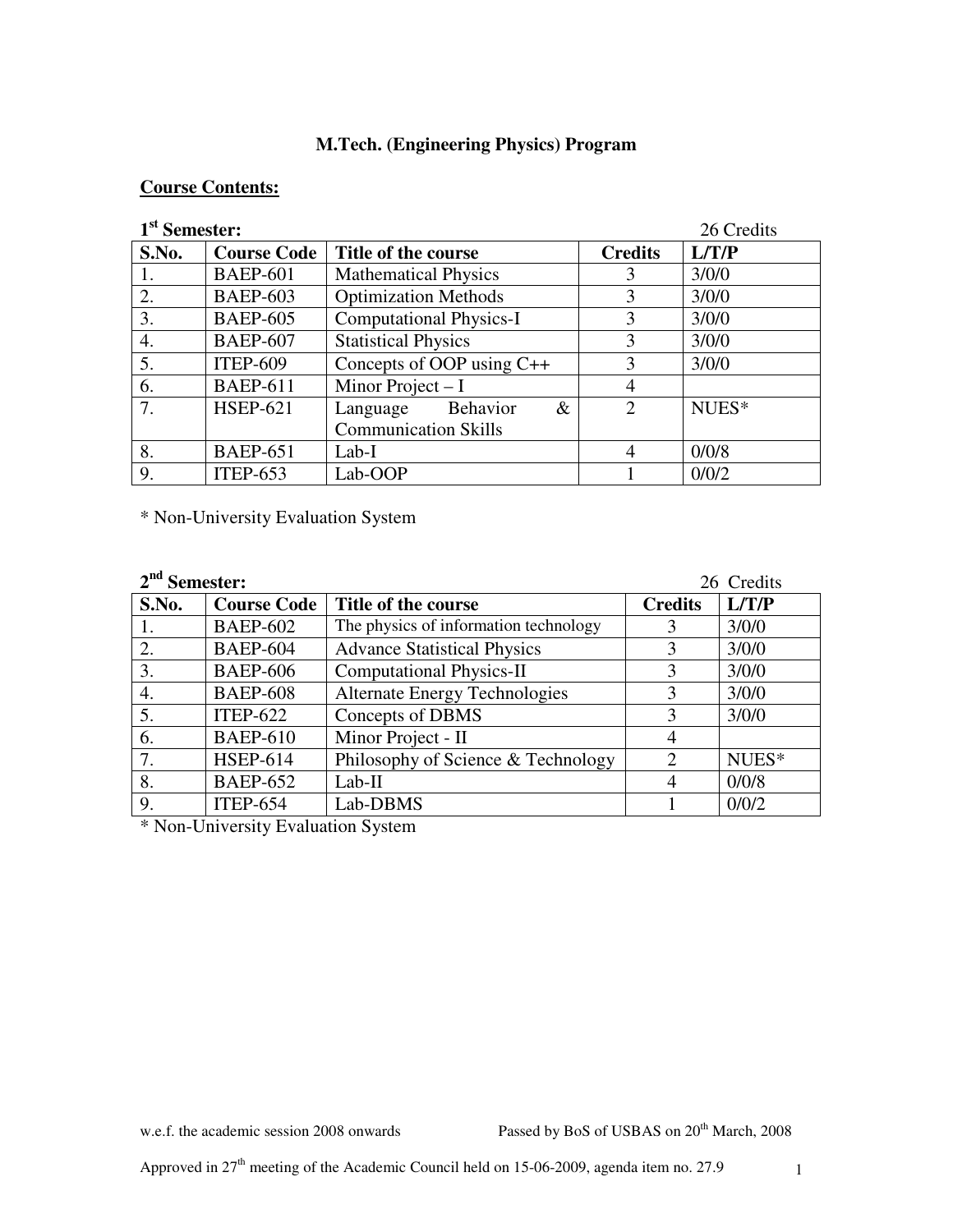## **3 rd Semester:**

|                  | 28 Credits         |                                         |                |       |
|------------------|--------------------|-----------------------------------------|----------------|-------|
| S. No.           | <b>Course Code</b> | Title of the course                     | <b>Credits</b> | L/T/P |
| 1.               | <b>BAEP-701</b>    | <b>Embedded Systems</b>                 | 3              | 3/0/0 |
| 2.               | <b>BAEP-703</b>    | Photovoltaic systems Engineering        | 3              | 3/0/0 |
| 3.               | <b>BAEP-705</b>    | Nano-Science & Engineering              | 3              | 3/0/0 |
| $\overline{4}$ . | <b>ITEP-717</b>    | <b>Computer Architecture</b>            | 3              | 3/0/0 |
| $\overline{5}$ . | <b>SMSEP-715</b>   | <b>Project Management Systems</b>       | $\overline{2}$ | NUES* |
| $\overline{6}$ . | <b>BAEP-751</b>    | Lab-III (Simulation, Parallel & Grid    | $\overline{4}$ | 0/0/8 |
|                  |                    | Computing)                              |                |       |
| 7.               | <b>BAEP-753</b>    | <b>Training Report</b>                  | 3              | NUES* |
| Elective-I       |                    | 3                                       | 3/0/0          |       |
| 8.               | <b>BAEP-707</b>    | Introduction to Quantum Information and |                |       |
|                  |                    | Computation                             |                |       |
| 9.               | <b>BAEP-709</b>    | Photonics                               |                |       |
| 10.              | <b>BAEP-711</b>    | Ion Beam Technology                     |                |       |
|                  | <b>BAEP-713</b>    | <b>Computational Biology</b>            |                |       |
| Elective-II      |                    | 4**                                     | 3/0/2          |       |
| 12.              | <b>ITEP-721</b>    | Coding Theory                           |                |       |
|                  | <b>ITEP-761</b>    | Coding Theory Lab                       |                |       |
| 13.              | <b>ITEP-723</b>    | <b>SE/OOSE</b>                          |                |       |
|                  | <b>ITEP-763</b>    | SE/OOSE Lab                             |                |       |
| 14.              | <b>ITEP-725</b>    | Multimedia & Visualization Techno.      |                |       |
|                  | <b>ITEP-765</b>    | Multimedia & Visualization Techno. Lab  |                |       |
| 15.              | <b>ITEP-727</b>    | <b>Computers Networks</b>               |                |       |
|                  | <b>ITEP-767</b>    | <b>Computers Networks Lab</b>           |                |       |

\* Non-University Evaluation System

\*\* Elective –II is 4 credit grouped into 3 credit theory and 1 credit lab

| 4 <sup>th</sup> Semester |                 |                                          | 25 Credits     |               |
|--------------------------|-----------------|------------------------------------------|----------------|---------------|
| S.No.                    |                 | <b>Course Code</b>   Title of the course | <b>Credits</b> | $\perp$ L/T/P |
|                          | <b>BAEP-702</b> | Project Work (on site)                   | 20             |               |
|                          | <b>BAEP-704</b> | Comprehensive Viva-Voce/Seminar          |                |               |

Total Credits: 105

- 1. For the award of degree a student shall be required to earn a minimum of 100 credits.
- 2. BAEP-611 (Minor Project-I) and BAEP 610(Minor Project-II) shall be a self study in nature. Internal evaluation will be on the basis of presentation by the student before the entire physics faculty of USBAS. The end semester evaluation shall be on the basis of comprehensive viva voce and project report before a committee comprising of entire physics faculty of USBAS and an external examiner approved by BOS.
- 3. The student shall undergo summer training after second semester for a duration of six weeks and that will constitute BAEP – 753 course. After completion of training the student shall submit a report and give a seminar before the entire physics faculty of USBAS.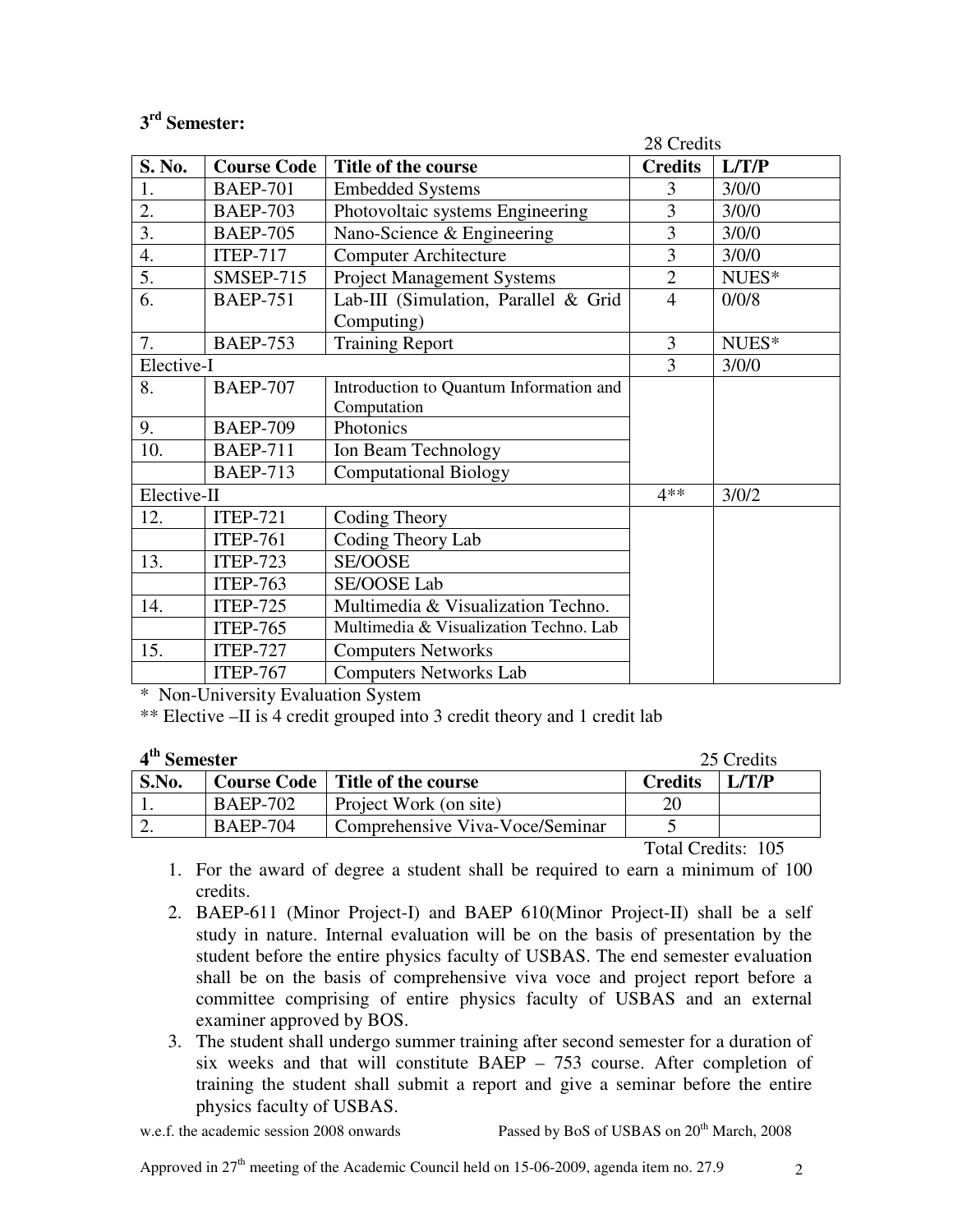- 4. Internal coordinators will be decided for the students to take care of the summer training, minor and major projects.
- 5. Each student shall opt for two electives one each from Elective-I and Elective -II.
- 6. The elective courses to be offered shall be decided and students informed thereof, before the start of third semester keeping in view the availability of the expert in the field and subject to at least five students opting to it.
- 7. List of experiments in the lab papers shall be upgraded regularly.
- 8. This scheme shall be effective from August 2008 onwards.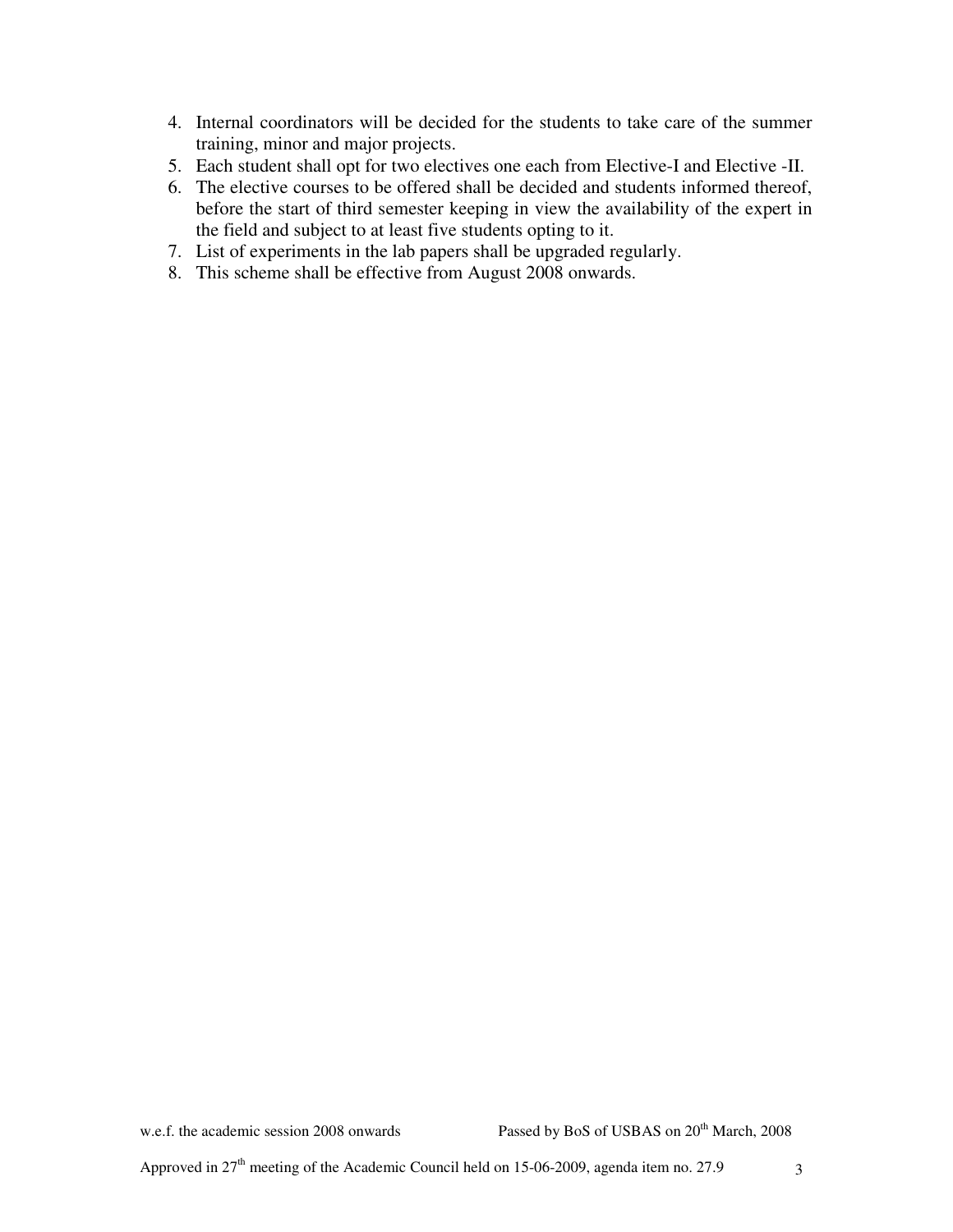### **SYLLABUS**

## **MATHEMATICAL PHYSICS**

## **Course Code: BAEP-601 L/T/P: 3 0 0**

- Unit I :Differential Equations: ODE, PDE, Boundary value problems in physics, eigen value, eigen functions, Sturm-Lioville problem.
- Unit II : Special functions: Hermite, Legendre, Laguerre, Bessel functiona  $1^{st} 2^{nd}$ kind, Differential equation and generating function, recurrence relation, Gamma and Beta functions.
- Unit –III :Transforms: Fourier, Laplace, Convolution therorem, Parseval's relations, Transfer function (Theta function), Dirac-Delta function.
- Unit-IV : Programming in MATLAB: Simple Basics, Programme designing 2-D & 3-D plotting and simple applications.

### **Reference:**

- 1. G.B. Arfken; HJ Weber, Mathematical Methods for Physicists,  $4<sup>th</sup>$  ed. Academic Press,1995.
- 2. P.M. Morse and H. Feshbach; Methods of Theoretical Physics (Volume, I, II,1953)
- 3. Mary Boas, 'Mathematical Methods in Physical Sciences, Wiley
- 4. S. Hassani, 'Mathematical Physics: A Modern Introduction to its Foundations'(1998,99)
- 5. MATLAB Programming for Engineers, Stephen J. Chapman, Thomson Press (2007)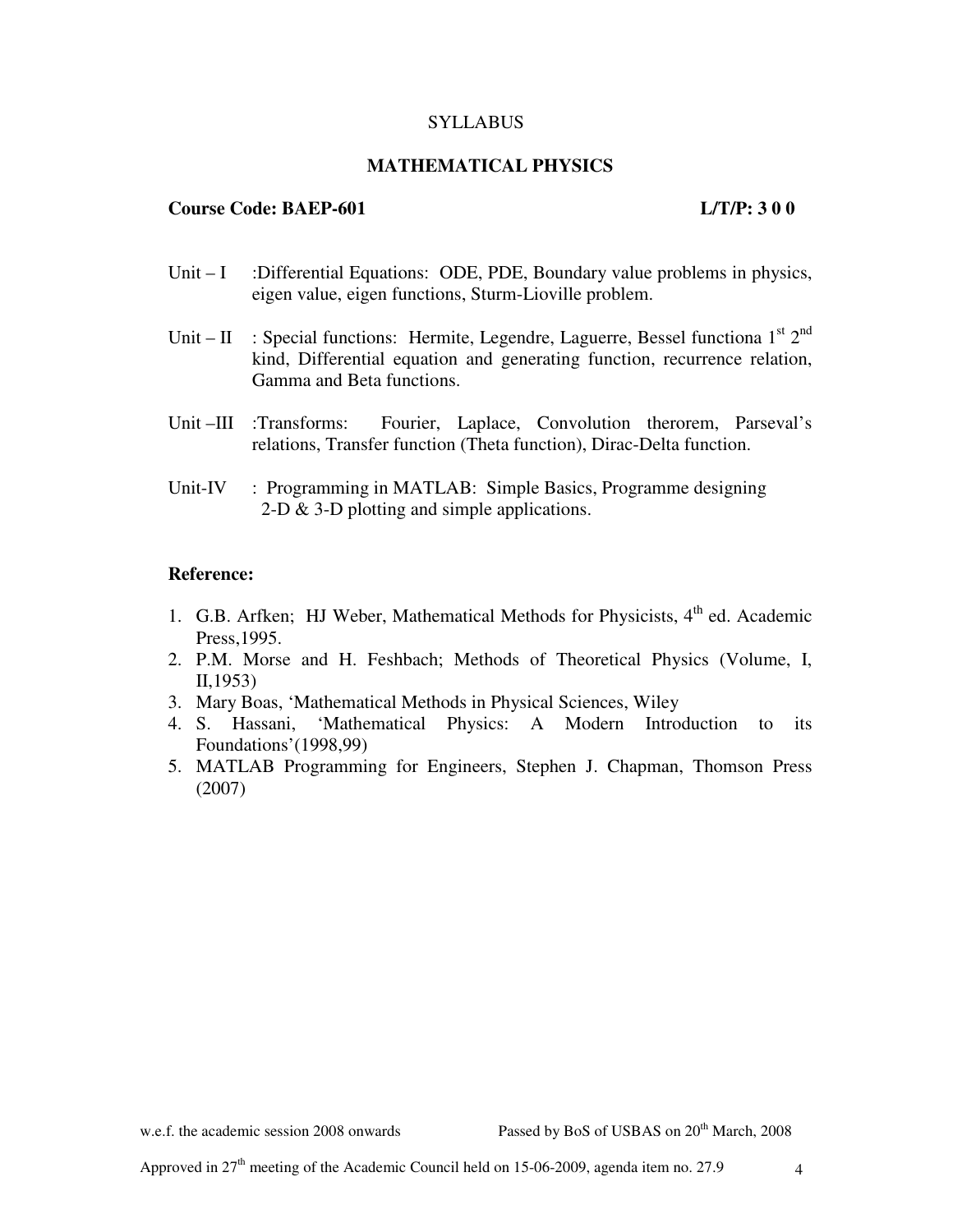## **OPTIMIZATION METHODS**

#### **Course Code: BAEP 603** L/T/P: 3 **0 0**

Mathematical Modeling and the Operation Research Approach, Introduction to Formulation and Classification of Optimization Models, Search-Based Optimization, Algorithms, Formulation and Classification of Linear Programs.

Simplex Algorithms for Solving Linear Programs, Interior Point Algorithms for solving Linear Programs, Duality and Sensitivity in Linear Programming, Goal Programming, Shortest Path in CPM, Formulation and Structure Of Network Flow Models, Formulation and Classification of Discrete Optimization Models, Methods for Solving Discrete Optimization Models.

Nature and Diversity of Nonlinear Programs, Improving Search Paradigm for Nonlinear Optimization, Formulation of Unconstrained Nonlinear Programs One-Dimensional Search, Conditions for Local Optimality, Convex and Concave Functions, Gradient Search and Newton's Method, Quasi-Newton Methods for Unconstrained Optimization, Unconstrained Optimization without Derivatives, Formulation and Classification of Constrained Nonlinear Programs, Lagrange Multiplier Methods.

- 1. Dimitais Bertsimas and J.N.Tritsiklis, Introduction to linear optimization, Athena Scientific 1997.
- 2. D.Bertsimas , Nonlinear Programming ,Athena Scientific 1999.
- 3. J.P.Ignizio and T.M.Cavalier, Linear Programming, Prentice Hall 1994.
- 4. A.Sofer and S.Nash, Linear and Nonlinear Programming, McGraw-hill,1996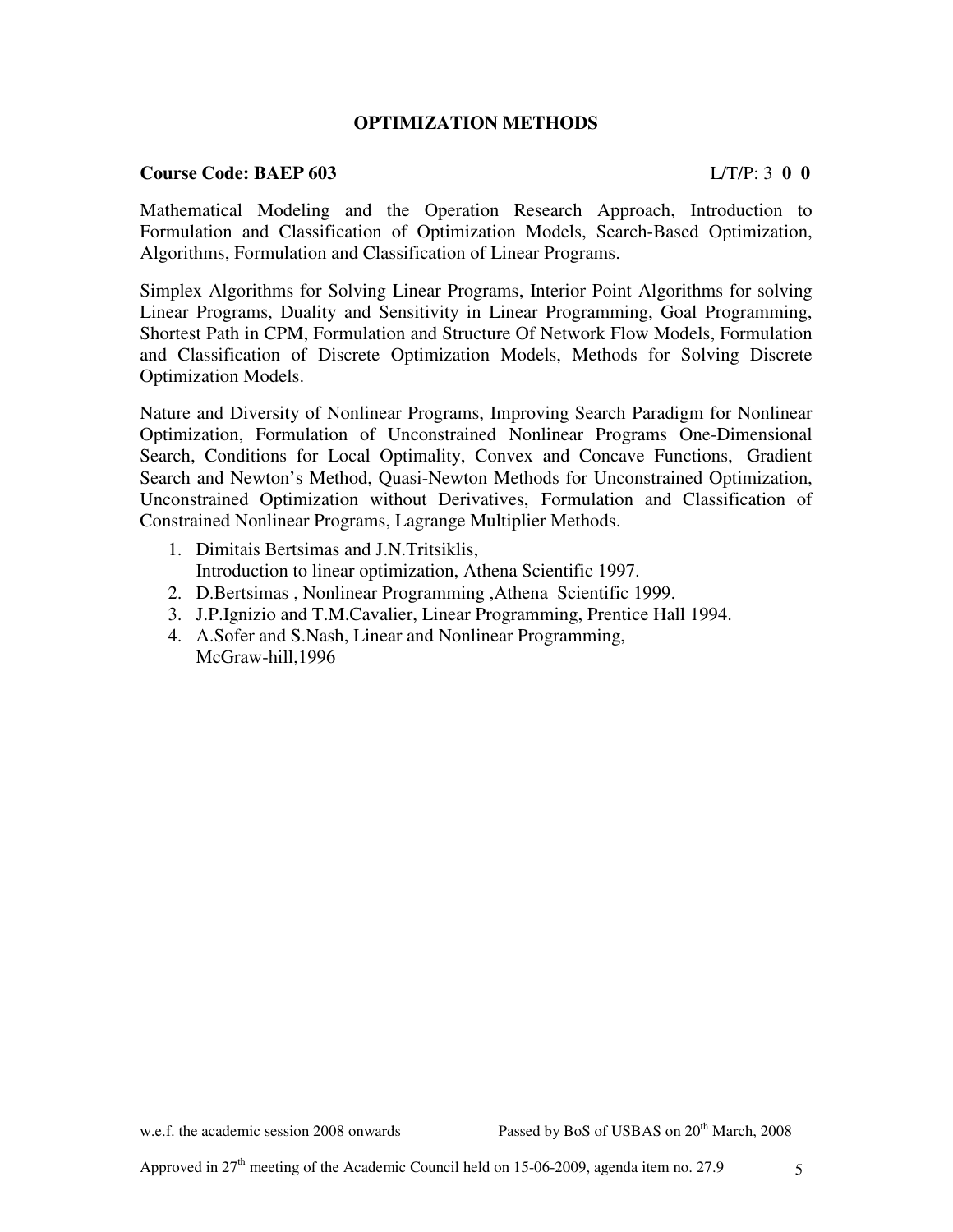## **COMPUTATIONAL PHYSICS-I**

#### **Course Code: BAEP-605** L/T/P: **3 0 0**

- Unit-1: Random numbers, quality of test for Randomness of the number, random number generators, simple applications.
- Unit-2: Perturbation Theory: Time dependent and time independent; Variational method, WKB Approximations.
- Unit-3: Computer simulations of Linear systems.
- Unit-4: Computer Simulations of Non-Linear Systems: Introduction to Chaos and Fractals.

#### **References:**

- 1. Marzbacher, 'Quantum Mechanics'(Second Ed,1998)
- 2. RC Verma, PK Ahluwalia and KC Sharma, 'Computational Physics', New Age Publications.
- 3. An introduction to Computational Physics : Tao Pang (Cambridge University Press).(Second Ed,2006)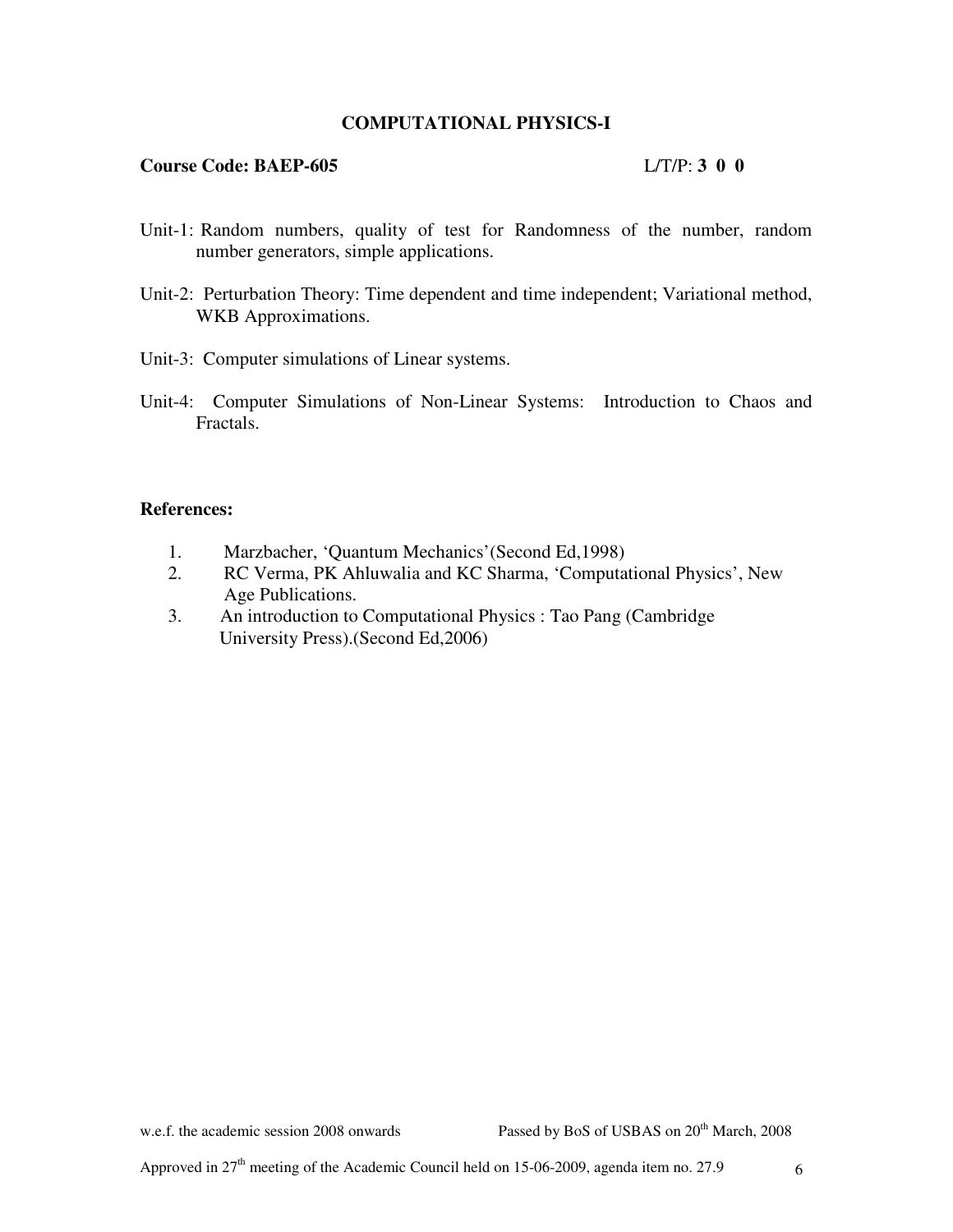## **STATISTICAL PHYSICS**

## **Course Code: BAEP 607** L/T/P: **3 0 0**

## $Unit - I$

Random Variables: Fundamentals of probability theory and Statistics, Entropy, Computation with Random Variables.

### $Unit - II$

Random Variables of Space States: Classical Statistical Mechanics, Introduction to Ensembles, Micro-canonical,macro-canonical and Grand canonical ensembles, Equipartition theorem, Approximate methods

### Unit – III:

Time dependent Random Variables: Classical Stochastic process, Markov process, Master equation, Simulation of Stochastic processes and fields.

### $Unit - IV$

Quantum Random Systems: Ideal Fermi and Bose gases, Simple applications.

References:

- 1. Statistical Physics:J.Honerkamp, Second reprint 2005, Springer
- 2. Statistical Physics: Patheria(Butterworth-Heinemann, Oxford,1972).
- 3. Statistical Physics: K.Huang(Wiley Eastern, New Delhi).(1975)
- 4. B.K.Aggarwal & Melvin Eisner: Statistical Physics(Wiley Eastern, New Delhi).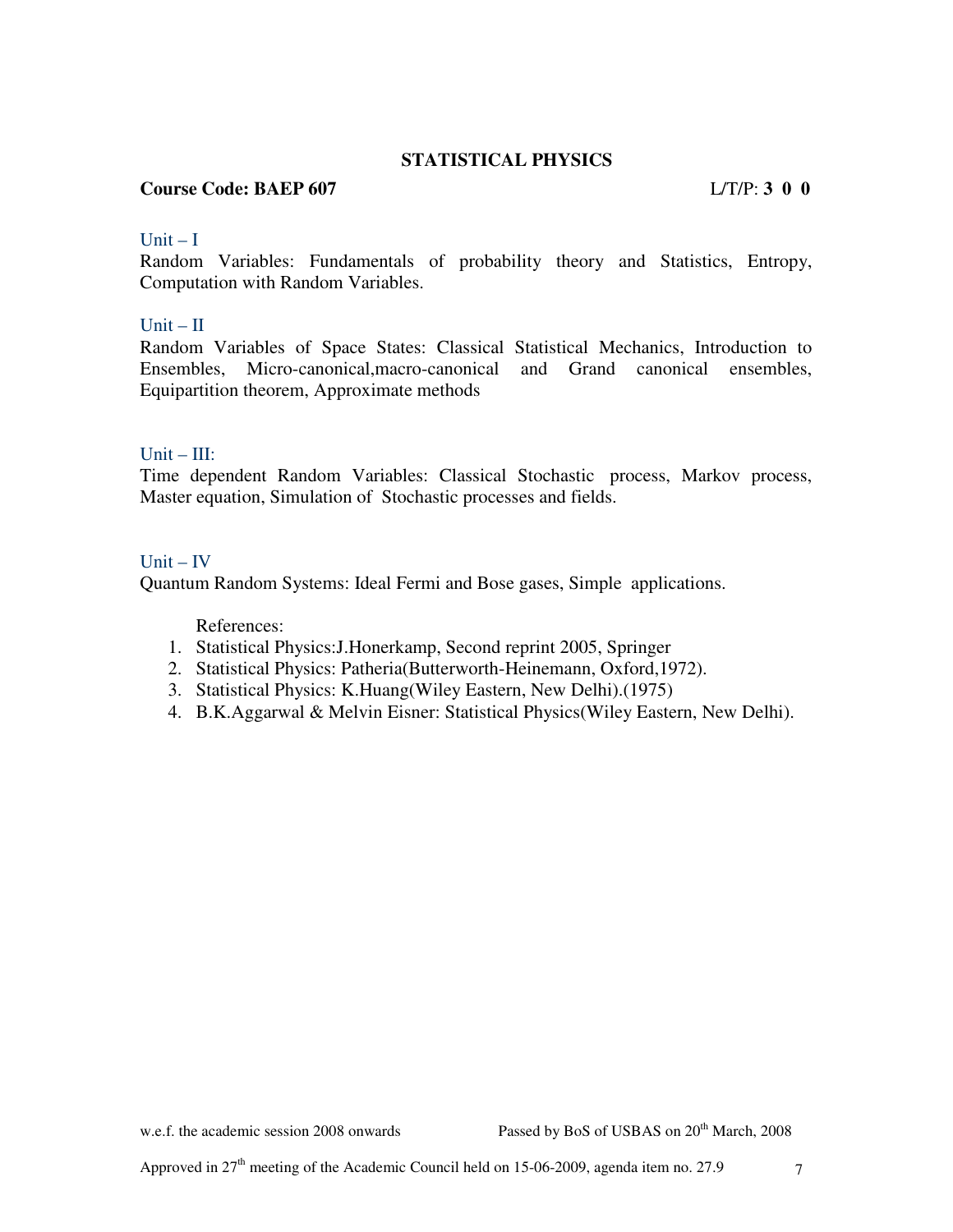## **CONCEPTS OF OBJECT ORIENTED PROGRAMMING USING C++**

### **Course Code: ITEP 609** L/T/P: **3 0 0**

Objects, relating to other paradigms (functional, data decomposition), basic terms and ideas (abstraction, encapsulation, inheritance, polymorphism).

Overview of C, Encapsulation, information hiding, abstract data types, object & classes: attributes, methods. C++ class declaration, state identity and behavior of an object, constructors and destructors, instantiation of objects, default parameter value, object types, C++ garbage collection, dynamic memory allocation, metaclass.

Inheritance, Class hierarchy, derivation – public, private & protected, aggregation, omposition vs classification hierarchies, polymorphism, operator overloading, parametric polymorphism, generic function – template function, function name overloading, overriding inheritance methods, run time polymorphism.

Reference:

- 1. S.B.Lippman & J.Lajoie,"C++ Primer",3th Edition,Addison Wesley.
- 2. A.R.Venugopalan, Rajkumar,T.Ravishankar,"Mastering C++",TMH.
- 3. E.Balaguruswamy,"Object Oriented Programming with C++",TMH.
- 4. D.Parasons. ,"Object Oriented Programming with C++",BPB Publications.
- 5. R.Lafore,"Object Oriented Programming with C++".
- 6. Stevan C.Lawlor,"Art of programming Computer Science with C++", Vikas Publication.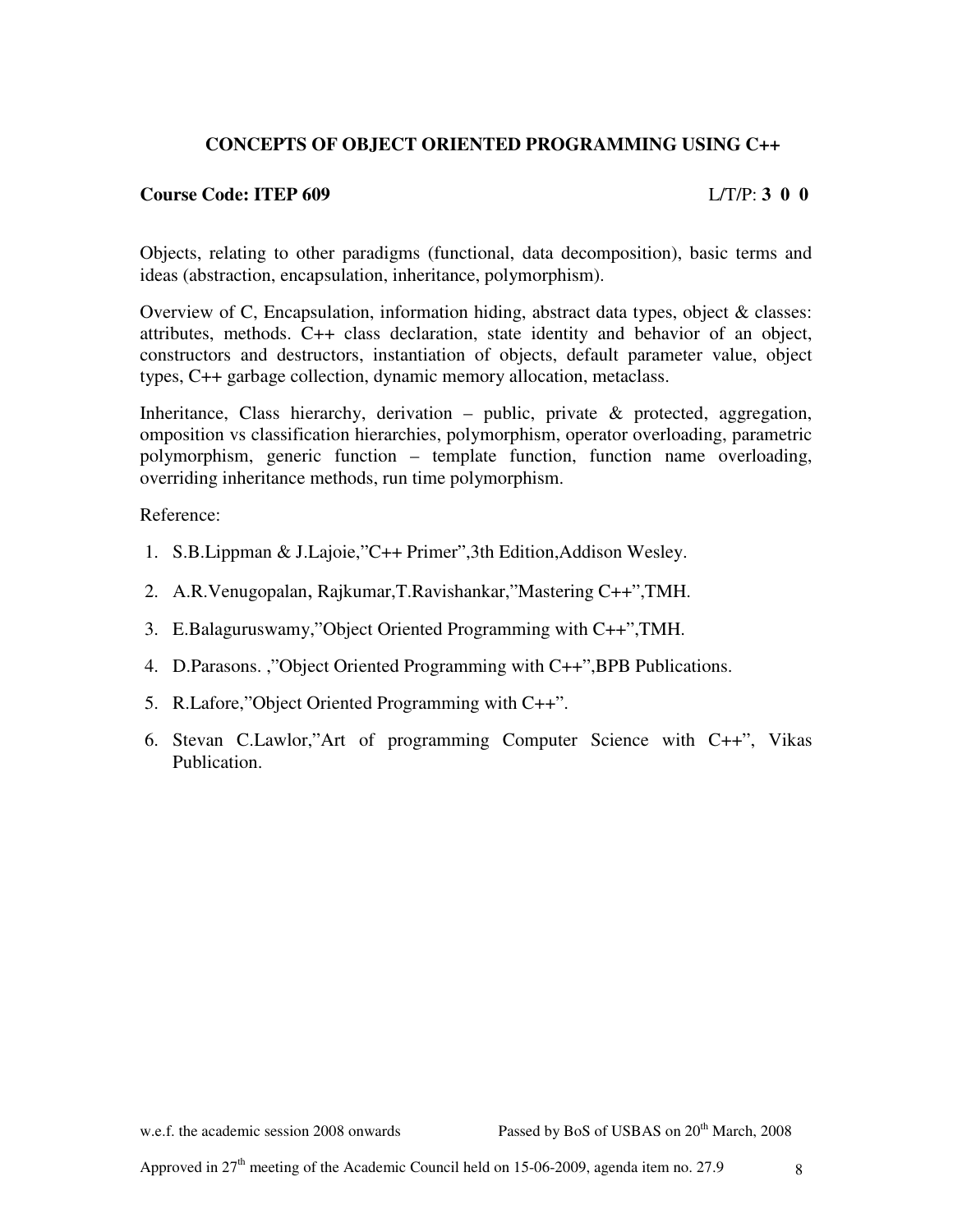## **LAB - OOP**

## **Course Code: ITEP 653** L/T/P: **0 0 2**

Concepts of Object Oriented Programming Using C++ programming language.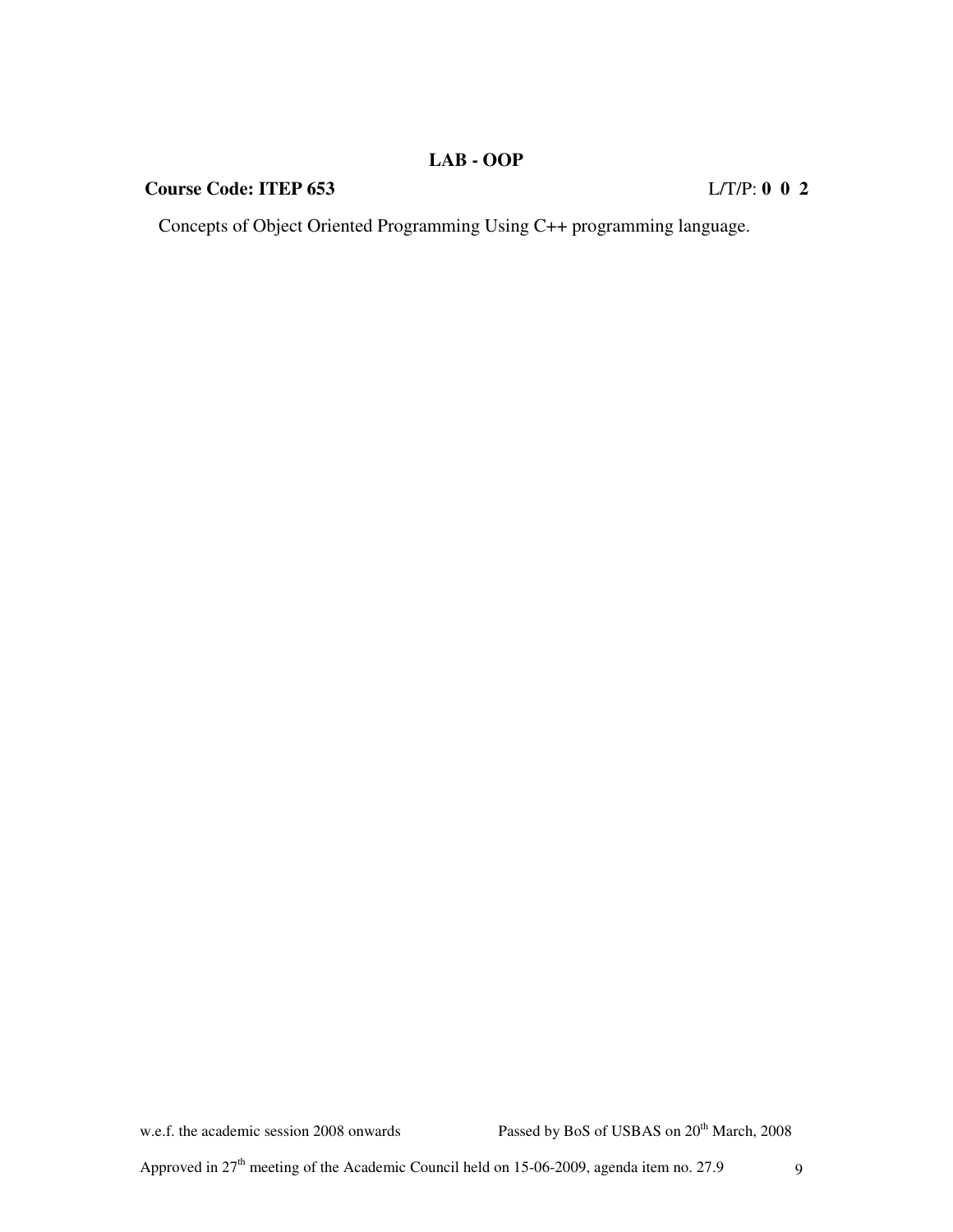## **Course Code: BAEP – 651 L/T/P: 0 0 8**

List of Experiments:

- Y ray spectroscopy
- ESR
- Electronics set up
- Nuclear lab
- Microprocessor
- Optical fibre
- LASER
- designing of electronic kit
- Op Amp
- Simulations like: Brownian Motion, Random Number generation

Note: List of experiments will be regularly upgraded.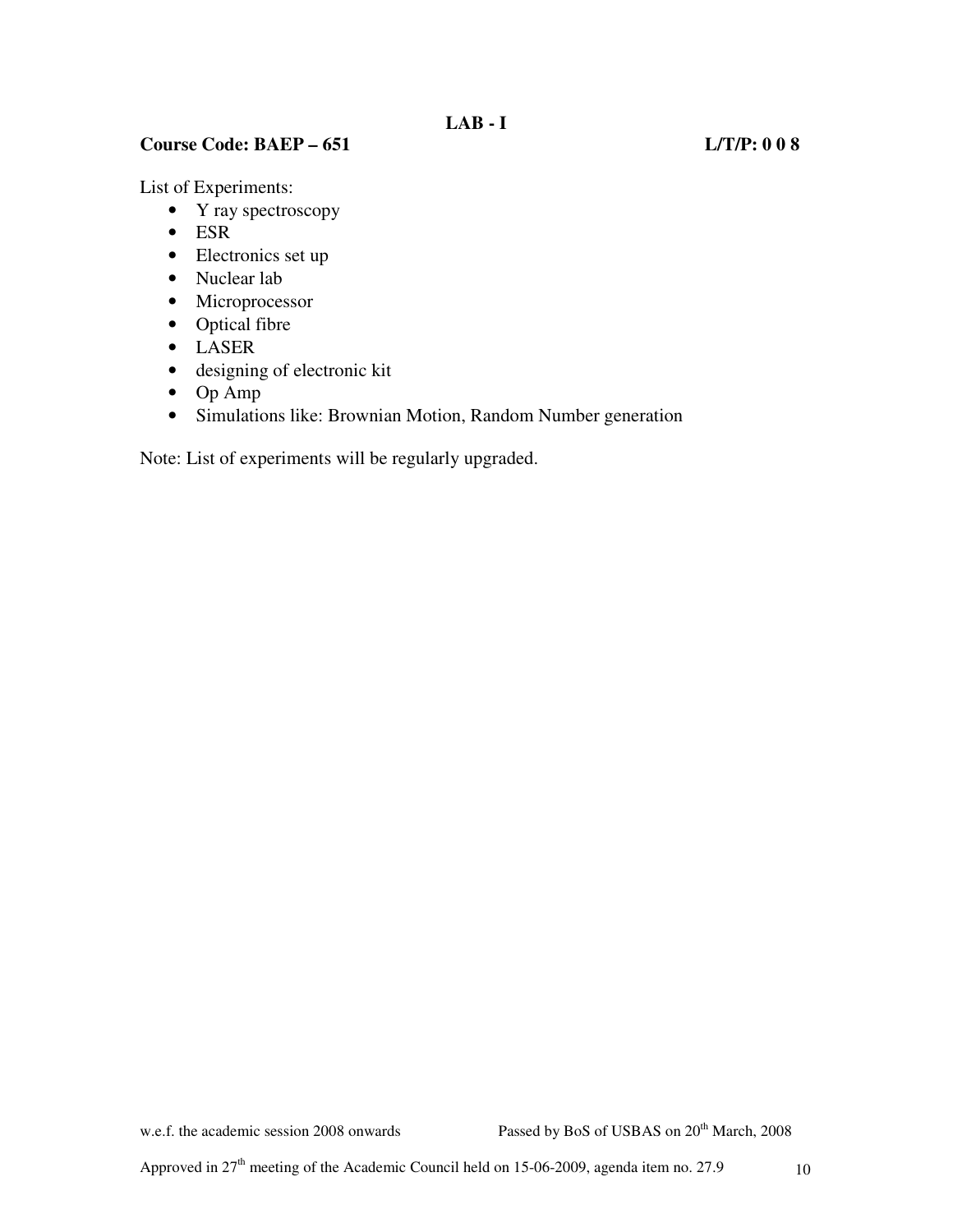## **THE PHYSICS OF INFORMATION TECHNOLOGY**

## **Course Code: BAEP:602 L/T/P::3 0 0**

 $Unit - I$ 

Introduction: History of computers, Information systems, Noise in physical system, Random Variables, Probability distributions, Noise mechanism, Information in physical systems ,Channel capacity, Gaussian Channel, Fisher Information, Information in Thermodynamics .

Unit -II

The physics of Lasers and Optical Fibres, fourier series, fourier transform, Bandwidth, Modes, fibre optics communication.

 $Unit - III$ 

Magnetic storage –Diamagnetism, Paramagnetism, Ferro, Antiferro & Ferrimagnetism, Magnetic recording and recording systems, Giant Magnetoresistance(special topic). Unit – IV

Future Information technologies- (Term paper topics) (i) Quantum information & computation (ii) Optical computing (iii) DNA computing (iv) Nano technology  $\&$ The future of computing.

## **References:**

The physics of Information Technology-Neil Gershenfeld(Cambridge University Press)(2000)The quantum Dot – Richard Turton –Oxford University Press(1996).

Text on Laser & Fibre Optics

Text on Magnetism

Internet Resources.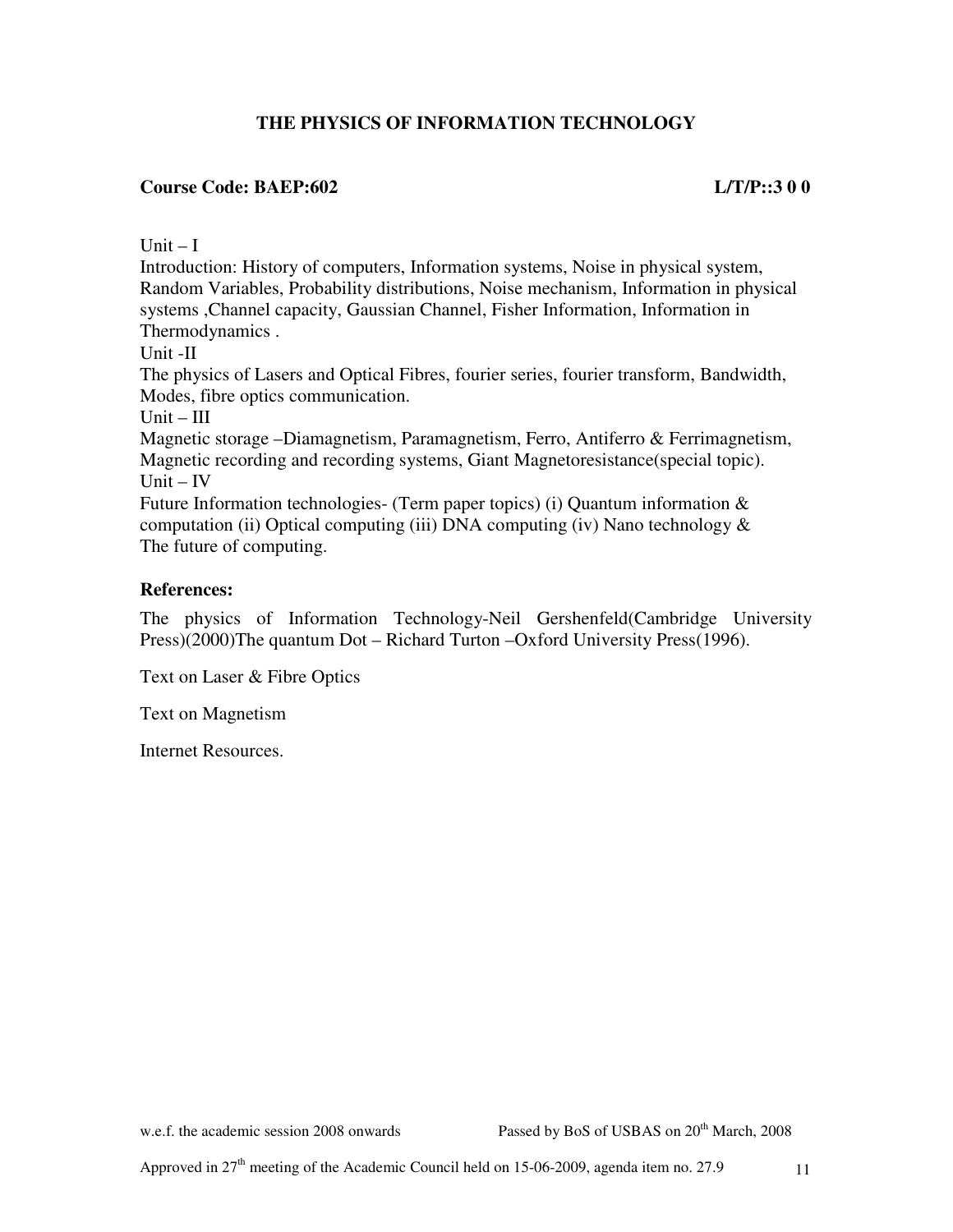## **ADVANCED STATISTICAL PHYSICS**

## **Course Code: BAEP 604** L/T/P: **3 0 0**

- Unit I Semiconductor Statistics: Statistical equilibrium of free electrons in semiconductors, impurity semiconductors, degenerate semiconductors, electrostatic properties of p-n junctions and metal-semiconductor junctions. Unit -II Transport in Bulk: Boltzmann transport equation, Particle diffusion, electrical and thermal conductivity, isothermal Hall effect, Non-equilibrium semiconductors, Quantum Hall Effect. Unit – III Transport in Nanostructers: Quantum and classical regimes of electron transport, important quantities in mesoscopic transport, Landauer formula, double barrier resonant tunneling structures: coherent and sequential tunneling, negative differential resistance, single electron transfer, coulomb blockade
- Unit IV Coperative Phenamena: Ising Model Phase transitions of the second kind, ising model, Bragg-Williams Approximation, One- Dimensional Ising Model, Lattice gas, binary mixture alloy

## References:

- 1.Statistical Physics: Patheria (Butterworth-Heinemann, Oxford,1972).
- 2. Statistical Physics: K.Huang (Wiley Eastern, New Delhi,1975).
- 3.B.K.Aggarwal & Melvin Eisner: Statistical Physics (Wiley Eastern, New Delhi).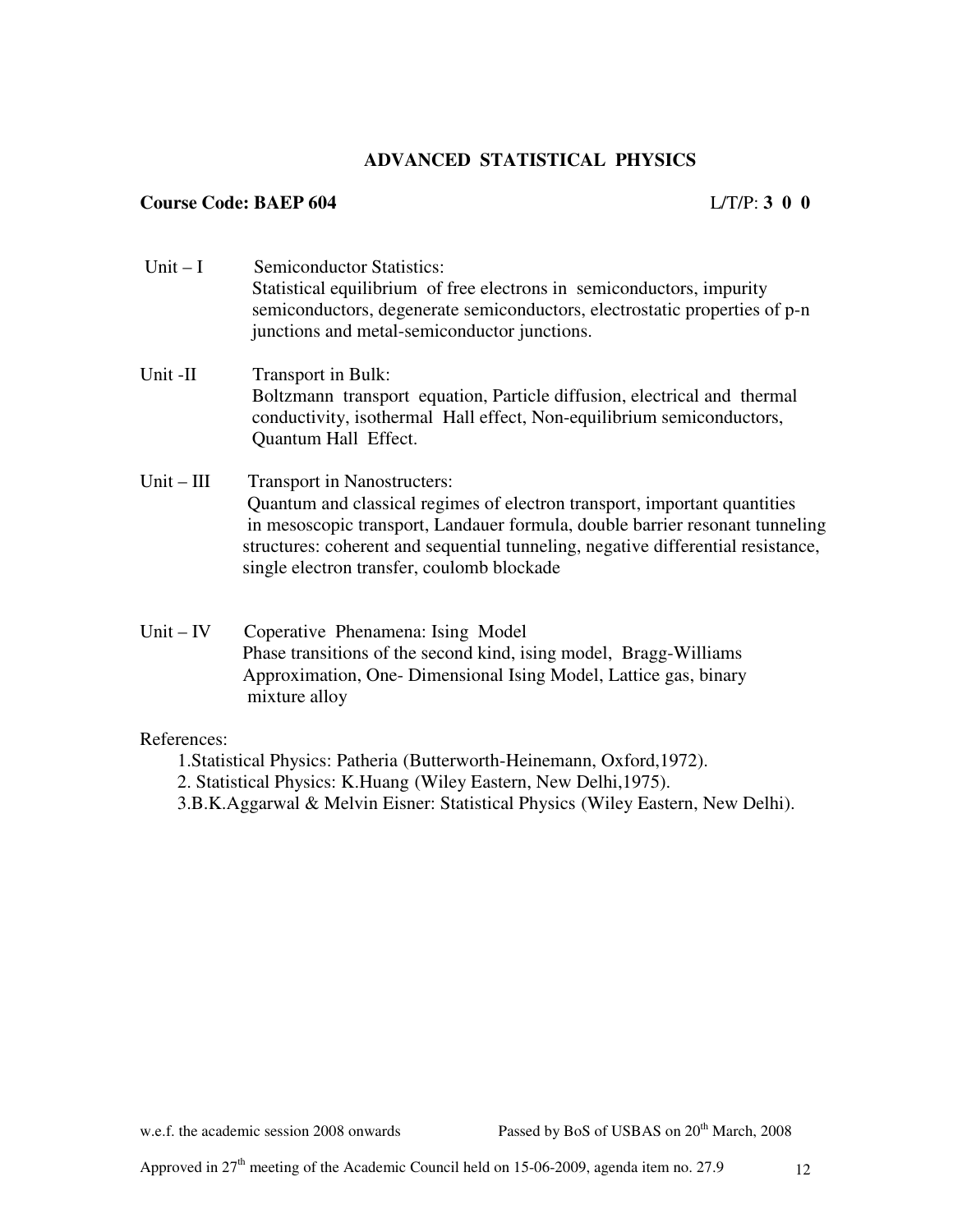## **ALTERNATE ENERGY TECHNOLOGIES**

## **Course Code: BAEP:608 L/T/P: 3 0 0**

UNIT I Energy scenario current, energy future, energy sources, environmental effects of energy sources, cheap energy versus environment, why renewable energy, solar day, equation of time, local and solar time, sun earth angles, shadow angles, sunrise and sunset

UNIT II Solar radiation, Thermal radiation fundamentals, Solar radiation and electromagnetic spectrum, solar radiation entering the earth system, Solar radiation using satellite, Instruments for measuring solar radiation: Pyranometer, Pyrheliometer, Sunshine recorder, Solar radiation on horizontal and inclined surface, Liu and Jordan Formula, Daily and monthly solar radiation, simulations to calculate sun earth angles and hourly solar radiation on tilted surface

UNIT III Photovoltaic (PV) cell technologies, solar pv power systems: semiconductors, p-n junction under equilibrium and biasing, equation, pv cell, modules and array, open circuit voltage and short circuit current, I-V and P-V curves, Array design, peak power point operation, pv system example, Design for remote photovoltaic Application, environmental effects of PV system, cost considerations

UNIT IV Nuclear Energy Engineering: Fundamentals of nuclear energy and radiation; introduction to the nuclear processes occurring in a reactor; basics concepts of nuclear reactors and power systems.

Reactor Technology: The analysis & design of nuclear assemblies with emphasis on design; nuclear reactor kinetics, stability and control; Breeder reactors; Safety & environmental Norms.

Reference:

- 1. Solar Energy: Fundamentals, design, Modeling and Applications: G.N.Tiwari, 2002, Narosa Publishing house
- 2. Understanding renewable energy systems, Volker Quaschning, 2006, Replika Press Pvt. Ltd., India
- 3. Alternative Energy, V0l 1-3, Neil Schlager and Jayne Weisblatt, 2006, Thompson Gale Generating electricity from the sun, Fred C Treble, 1991, Pergamon Press
- 4. Accelerator Based Research in Basic and Applied Sciences, 2002, Amit Roy and D K Avasthi, Phoenix Publishers
- 5. Solar Energy : S.P. Sukhatme (Tata McGraw-Hill, New Delhi)(1990).
- 6. Solar Cell Devices : Fonash (Academic Press, New York)(1981)

\* \* \* \* \* \*

w.e.f. the academic session 2008 onwards Passed by BoS of USBAS on 20<sup>th</sup> March, 2008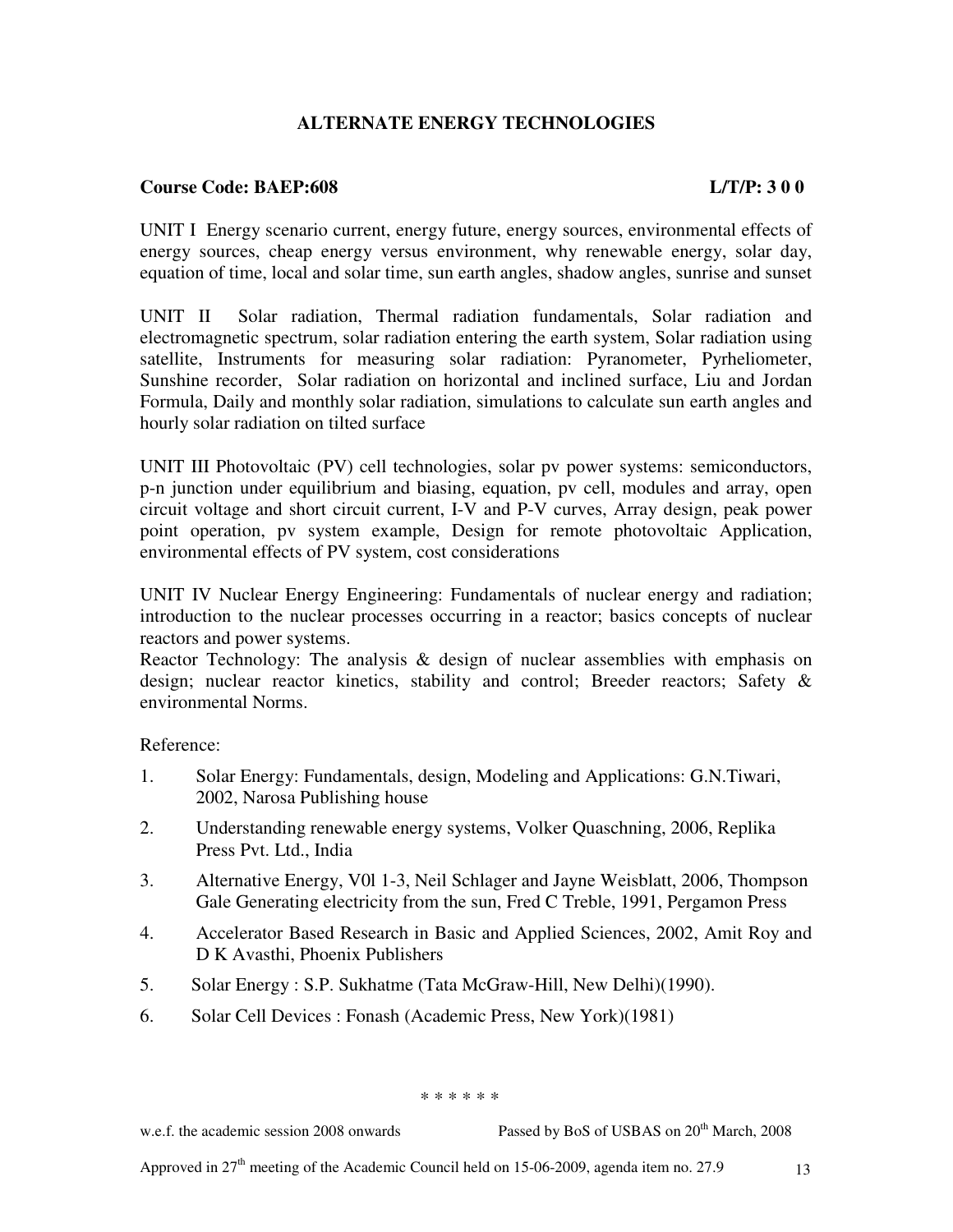## **ADVANCED COMPUTATIONAL PHYSICS**

## **Course Code: BAEP:606 L/T/P:3 0 0**

### Unit-I

Errors in computation, Review of Taylor Series, Mean Value Theorem, Representation of numbers (integers and floating point), Loss of significance in computation. Linear Simplex Method, numerical solutions of linear systems, dual-simplex method, Linear Programming.

## Unit-II

Random number generation, Test for quality, random sampling techniques; interior point method.

### Unit-III

Monte Carlo methods and simulation: Numerical Integration, Boundary Value Problems, Simulation of radioactive decay, Neutron transport and Percolation, Random Walk, Ising Model.

Reference:

- 1. Introduction to Computational Physics , Tao Tang,Cambridge Press(2006)
- 2. Computational Physics,R.C.Verma .New Age Publication(2000)
- 3. Numerical Mathematics and Computing,Ward Cheney & David Kincaid, Thomson Press(2007)
- 4. Monte Carlo Methods in Statistical Physics,KPN Murthy,University Press(2004)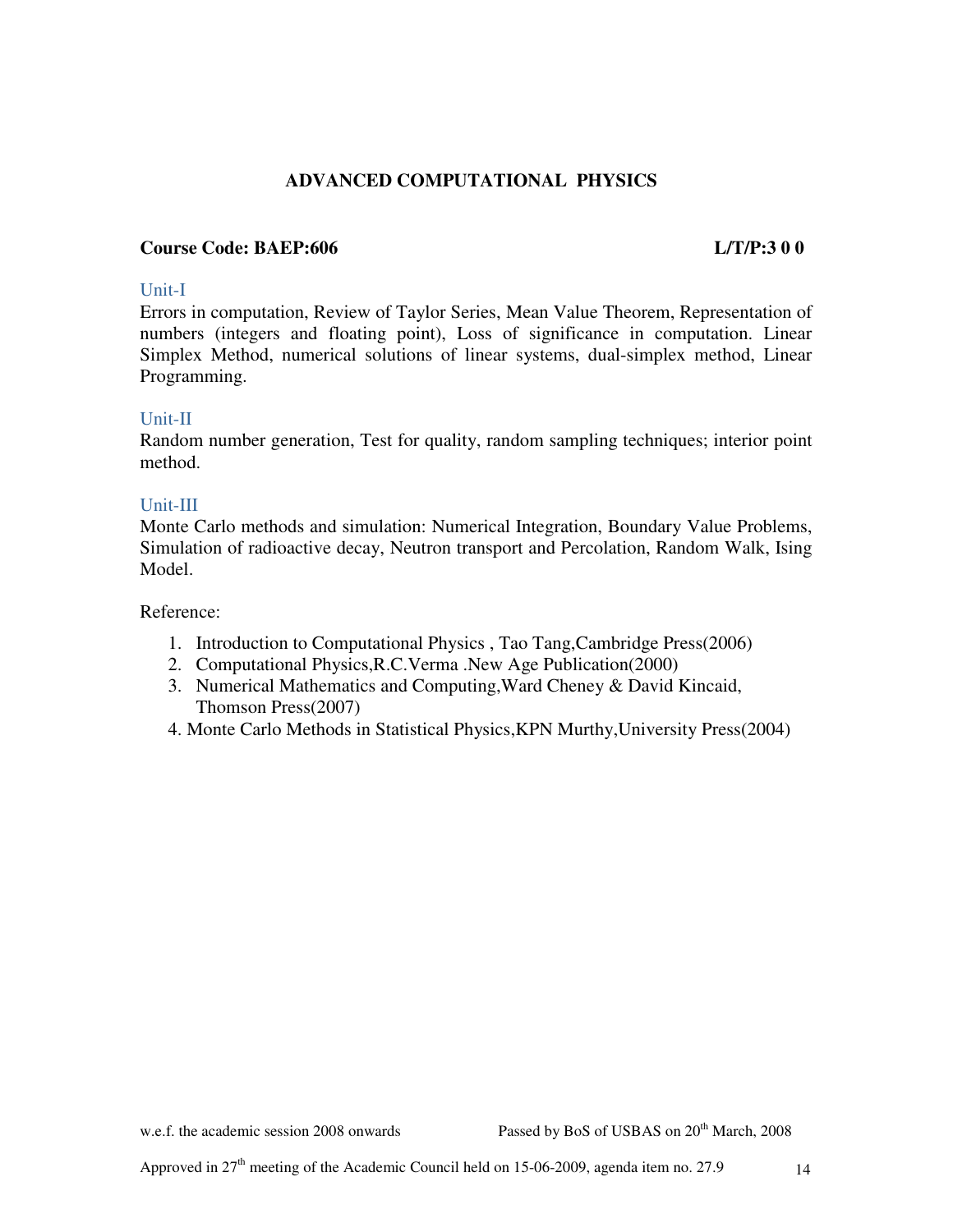## **CONCEPTS OF DATA BASE MANAGEMENT SYSTEMS**

### **Course Code: ITEP:622 L/T/P: 3 0 0**

Basic concepts: database & database users, characteristics of the database, database systems, concepts and architecture, date models, schemas & instances, DBMS architecture  $\&$  data independence, database languages  $\&$  interfaces, data modelling using the entity-relationship approach. Overview of hierarchical, Network & Relational Data Base Management Systems.

Relational model, languages  $\&$  systems: relational data model  $\&$  relational algebra: relational model concepts, relational model constraints, relational algebra, SQL- a relational database language: date definition in SQL, view and queries in SQL, specifying constraints and indexes in sql, a relational database management systems, DB2.

DB2 Architecture, Logical Data Structures Physical Data Structure, Instances, Table Spaces, Types of Tablespaces, Internal Memory Structure, Background Processes, Data Types, Roles & Privileges, Stored Procedures, User Defined Functions, Cursors, Error Handling, Triggers.

Relational data base design: function dependencies  $\&$  normalization for relational dataases: functional dependencies, normal forms based on primary keys, (1NF, 2NF, 3NF & BCNF), lossless join and dependency preserving decomposition.

Concurrency control & recovery techniques: concurrency control techniques, locking techniques, time stamp ordering, granularity of data items, recovery techniques: recovery concepts, database backup and recovery from catastrophic failures.

Concepts of object oriented database management systems, Distributed Data Base ManagementSystems.

Reference:

1. Database Management System: Henry Korth(1986).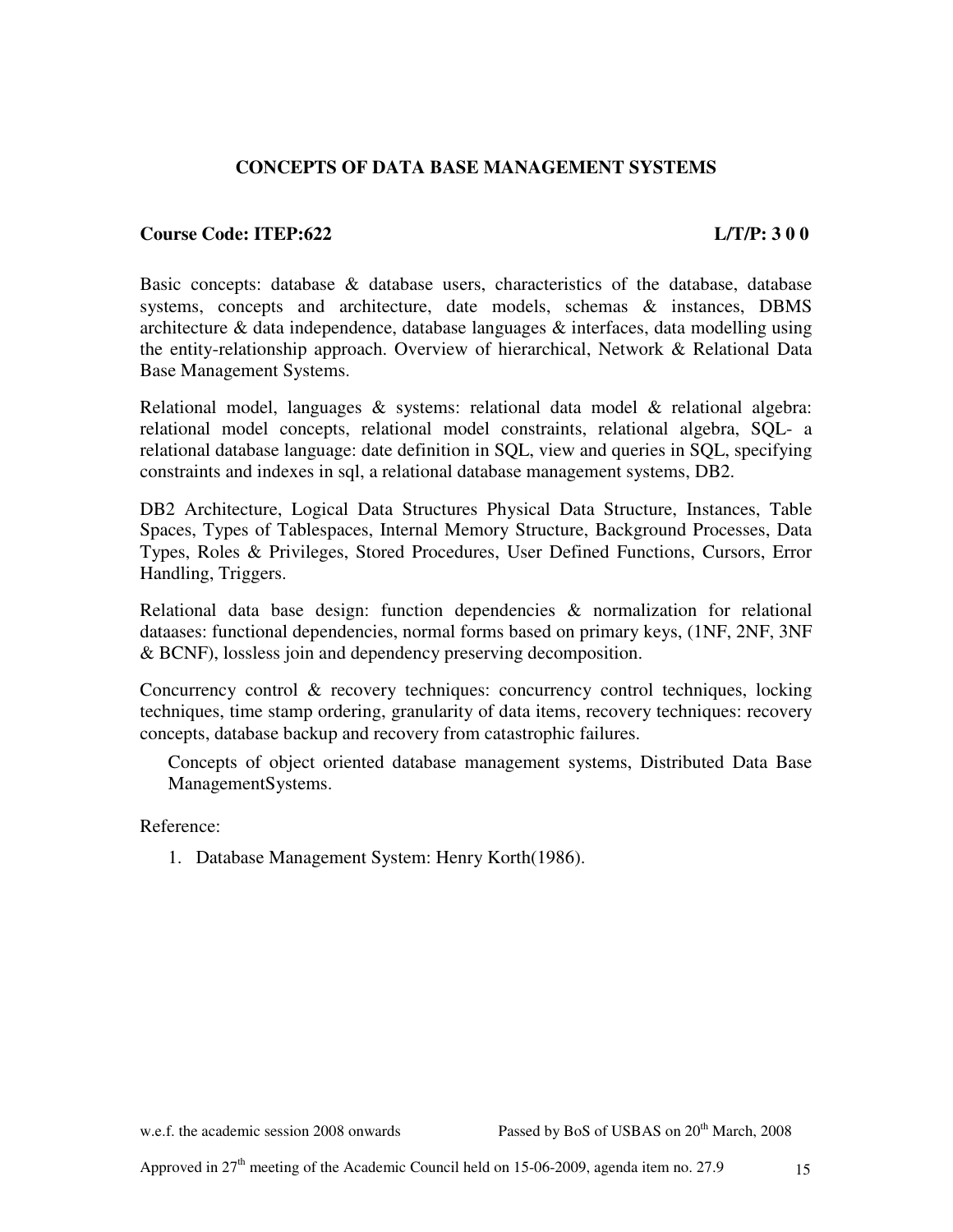## **LAB – II**

## **Course Code: BAEP:652 L/T/P:0 0 8**

Simple Experiments in MatLab and Mathematica environments with emphasis on parallel programming algorithms. List of Experiments:

- Y ray spectroscopy
- Electronics kit designing
- Microprocessor
- Optical fibre
- Study of PV module
- Stand alone PV system

Note: List of experiments will be regularly upgraded.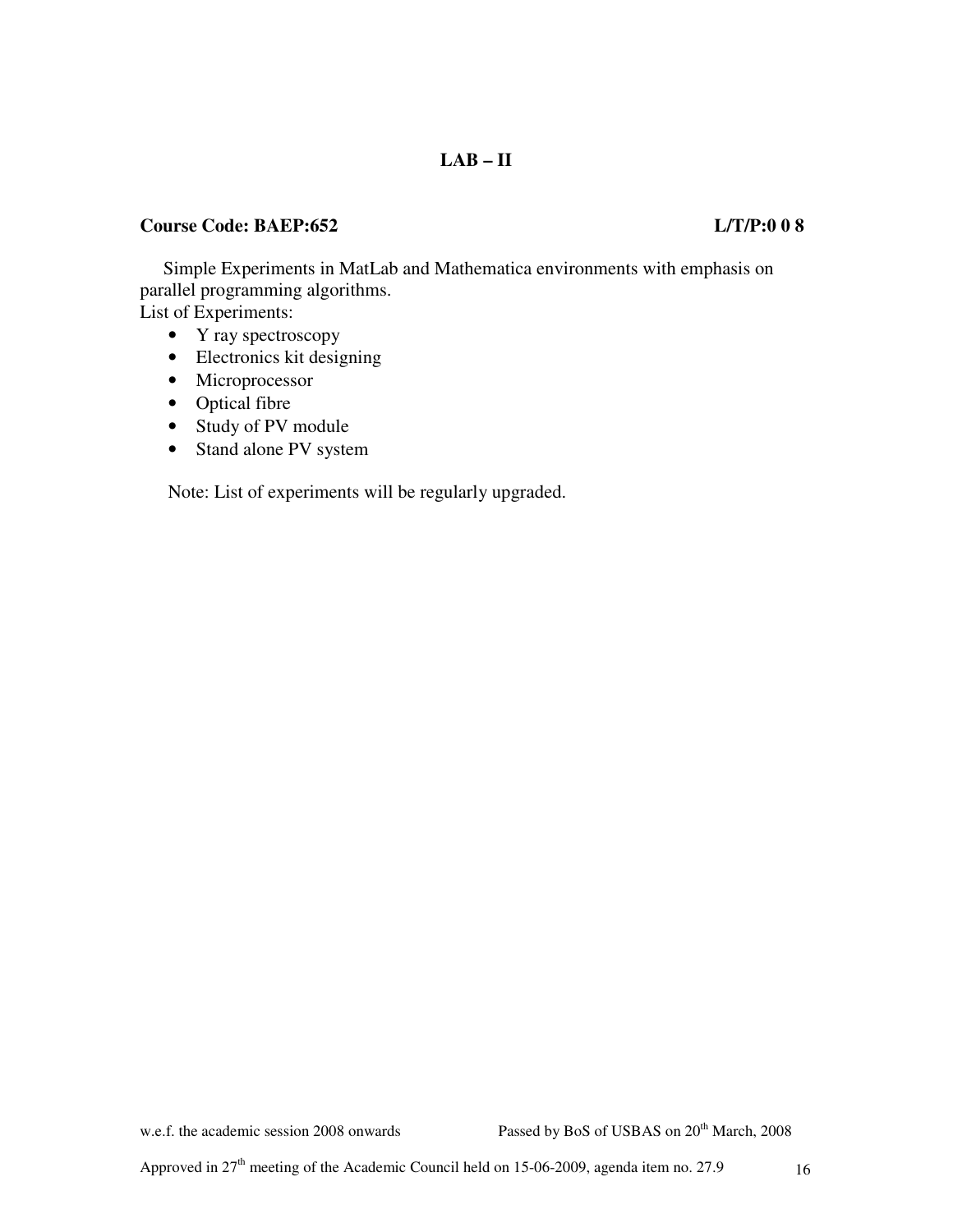## **DATA BASE MANAGEMENT SYSTEMS LAB.**

## **Course Code: ITEP:654 L/T/P:0 0 2**

Database Management System: SQL Plus Query Language.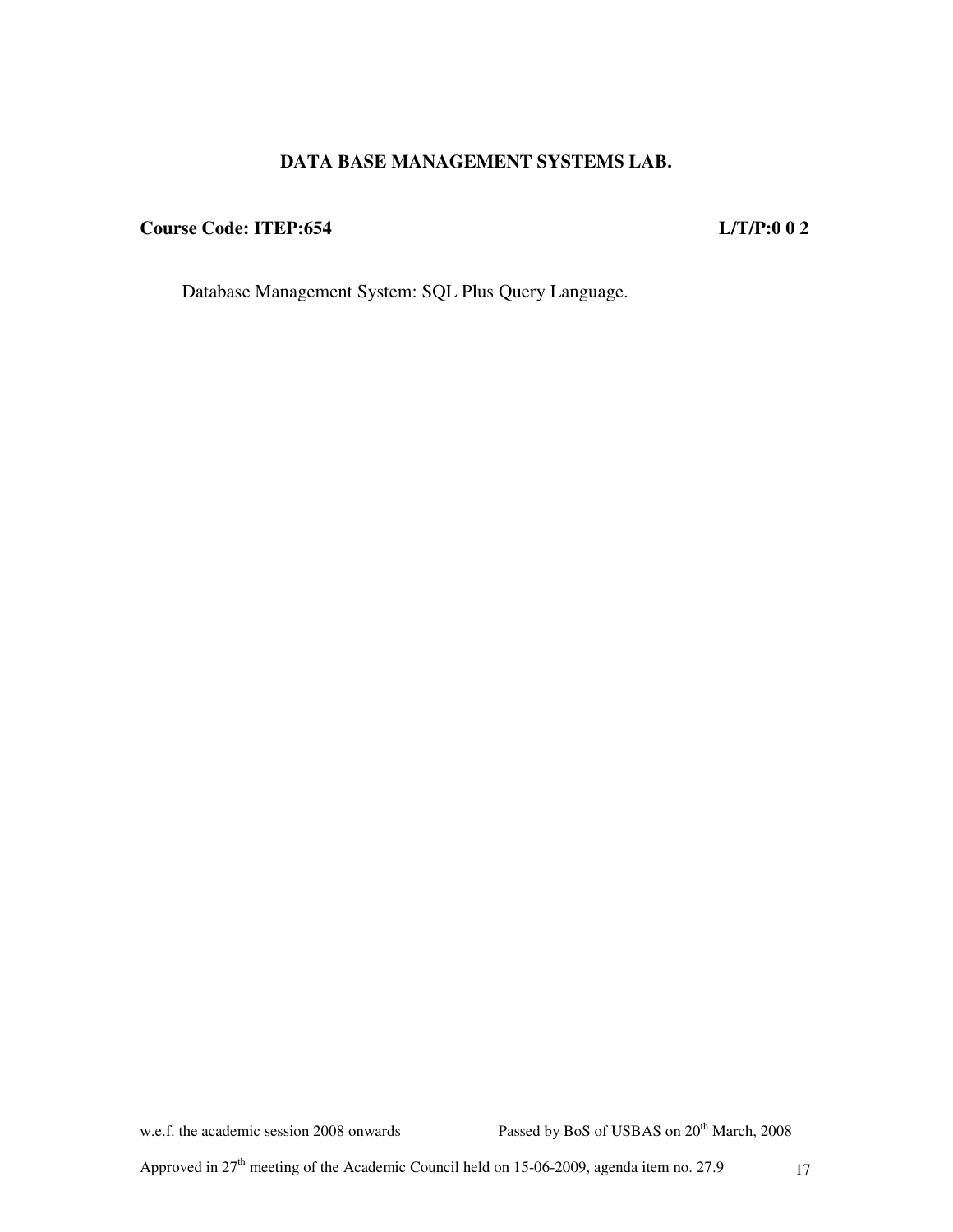## **PHOTOVOLTAIC SYSTEMS ENGINEERING**

### **Course Code: BAEP-703 L/T/P: 3 0 0**

- Unit I : Physics of solar cells: Review of semiconductor properties, dynamics of electrons and holes, densities of electrons and holes, location of Fermi level in doped semicnductors, carrier Transport, Interaction of light with semiconductor, Absorption of light in direct and Indirect Band gap Semiconductor, various recombination processes, electrosttics of p-n junctions, junction capacitance, carrier injection, minority carriers in Quasi Neutral Regions under dark and illuminated conditions, saturation current density, light generated current, solar cell output parameters: Isc, Voc, FF, Efficiency, Efficiency limit, Effect of Temperature.
- Unit II : Introduction to PV Systems: PV cell, module, Array, Energy storage, study of associated system electronic components in brief like charge controller, battery, inverter, wiring, stand etc.
- Unit III : PV System examples: Designing, modeling and simulation Stand alone Systems, hybrid systems, utility interactive system, designing of PV system: components, load evaluation system design, Example of PV remote cabin
- Unit IV : Present and future scope in SPV: Status of SPV in industry and research labs in India and abroad, Manufacturing processes in brief like CZ, floatzone, MBE, EFG etc., emerging technologies –Organic Solar cells, Bilayer and bulk heterojunction organic solar cell, dye sensitized solar cells, Quantum dot sensitized solar cells, CNT based solar cells etc.

Reference:

- 1. Solar Energy: Fundamentals, design, Modeling and Applications: G.N. Tiwari, 2002, Narosa Publishing house.
- 2. Understanding renewable energy systems, Volker Quaschning, 2006, Replika Press Pvt. Ltd., India.
- 3. Alternative Energy, Vol 1-3, Neil Schlager and Jayne weisblatt, 2006, Thompson Gale Generating electricity from the sun, Fred C Treble, 1991, Pergramon Press.
- 4. Solar Cells: Operating principles, technology and system Applications, Martin A. Green.
- 5. Physics of solar cells, Peter Wurfel, Wiley VCH Verlag GmbH & Co. KGaA.
- 6. Terrestrial solar photovoltaics, Tapan Bhattacharya, Narosa Publishing House.
- 7. Solar Cell Devices : Fonash (Academic Press, New York)(1981)
- 8. Internet resources and journals of the field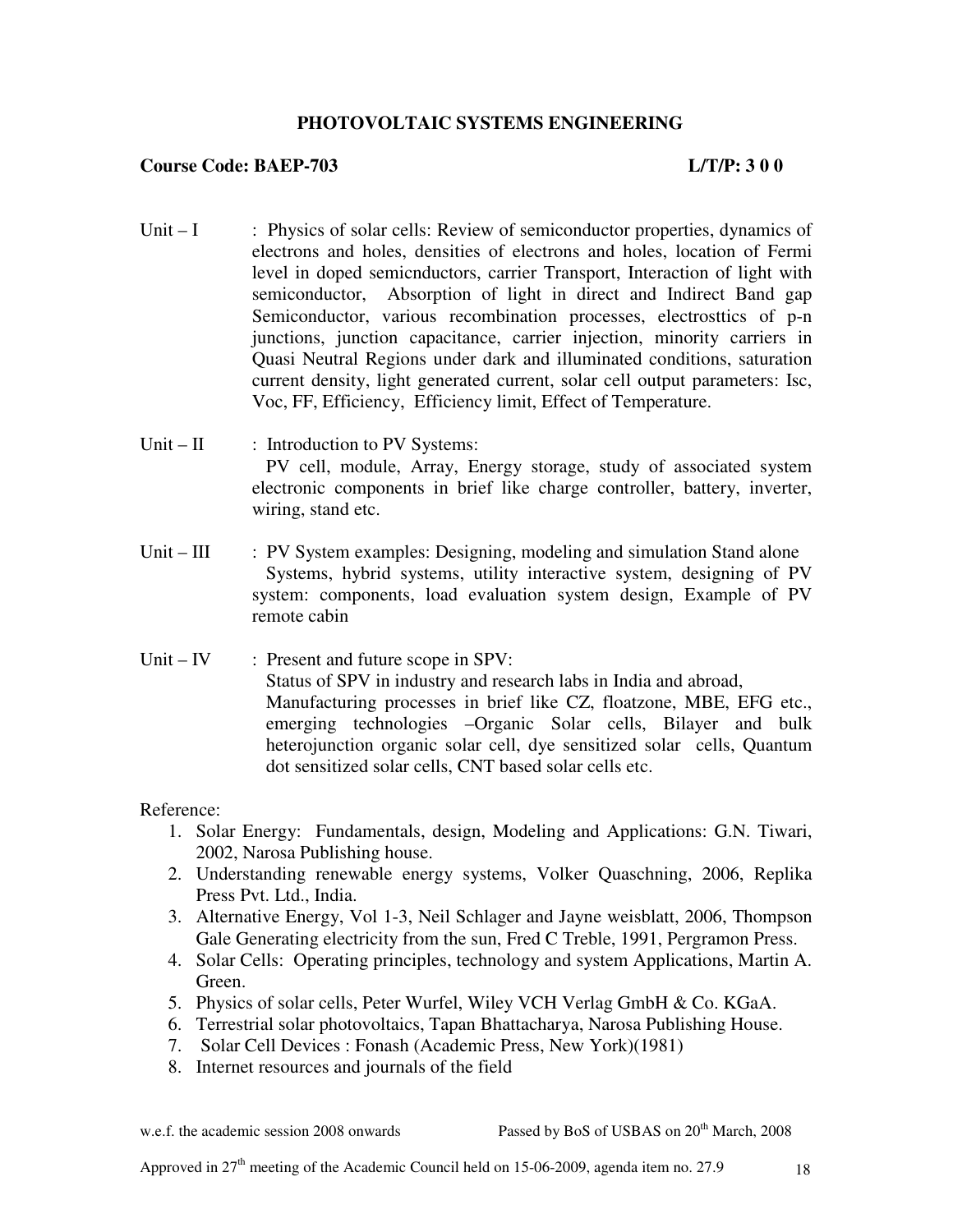## **PHOTONICS**

## **Course Code: BAEP-709 L/T/P:: 3 0 0**

Review of wave nature and particle nature of light, Light sources-black body radiation, Interaction of light with matter-Emission and absorption of radiation, Laser Fundamentals: Stimulated and spontaneous Emission, Einstein relations, Optical feedback, threshold condition, lineshape function, Laser Modes, classification of laser, Requirement of Sources for Optical Fiber Communication, Injection Laser Diode (ILD) and Light emitting Diode (LED), Optical Power Launching and coupling from LED/ILD to optical fiber, Single mode operation, mode locking and Q switching of laser, LED and ILD drive circuitry. Elementry ideas of Display devices – Plasma, Liquid Crystal and Numeric Displays.

Optical fiber Communication and its advantages, Classification of optical fibers, Numerical aperture, light ray propagation through step index and graded index fiber, Timer dispersion, Light wave propagation through optical fibers, Eigen-value equation and its solution, Pulse Broadening, Material and Waveguide Dispersion. Signal Attenuation, Splice and connector loss.

Photodetection, PIN and Avalanche Photo diode (APD), Quantum Efficiency, Responsivity and Speed of Response Noise mechanism in photo detectors, Photomultipliers, Photon Counting techniques.

Components of Optical Fiber Communication Systems, Modulation Scheme, System design consideration, Optical power budget, Rise time budget. Over view of recent developments in optical fiber communication with special reference to Erbium Doped Fiber Amplifier (EDFA), coherent optical communication, Wavelength Division Multiplexing (WDM) and Dense WDM (DWDM) based optical fiber communication. Introduction to Non linear fiber optics and Solutions. Elementary ideas of Optical Fiber Sensors and applications of specialty optical fibers.

Books:

- 1. Optoelectronics: An Introduction by J. Wilson and JFB Hawkes, PHI (2000)
- 2. Optical fiber Communication by Gerd Keiser, McGraw Hill(2000).
- 3. Fiber Optics by Ghatak & Thyagarajan. Tata McGraw Hill (1998)
- 4. The hand book of Photonics: Gupta and Ballato-CRC Press(2006).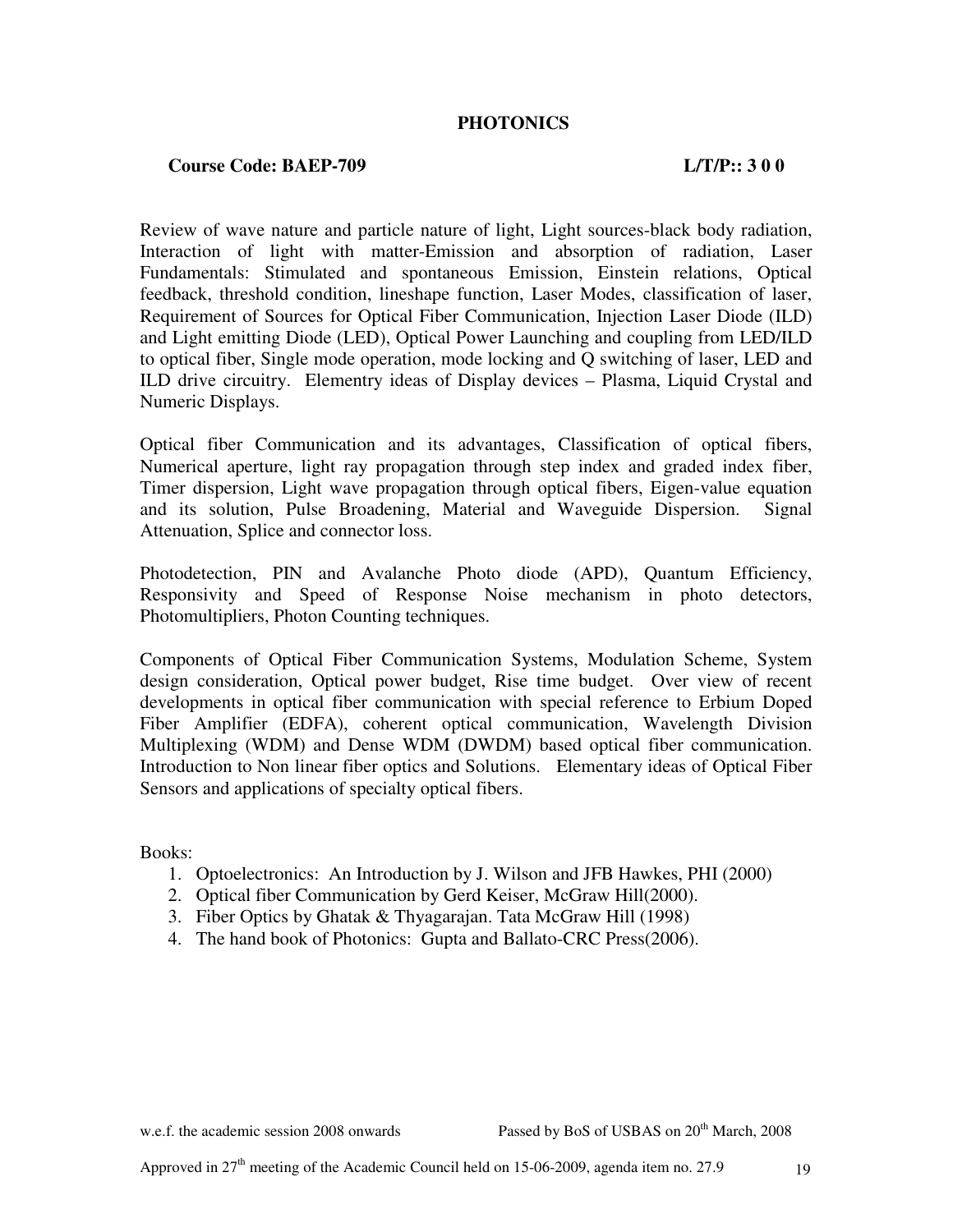## **ION BEAM TECHNOLOGY**

#### **Course Code: BAEP -711 L/T/P: 3 0 0**

**Vacuum :** Elements of a Vacuum system, molecular & viscous flow & conductance pumping speed, Displacement & containment pumps, design of ultra vacuum system , vacuum measurement gauges, Leak detection techniques.

**Beam Optics & Beam Transport**: Motion of charged particles in electric and magnetic fields , Phase space (both transverse and longitudinal) and Liouville's theorem , Focusing devices :Einzel lens, solenoid, quadruple, magnetic and electric sector fields; Matrix method Aberrations, Design of a beam line for beam transport & computer simulations.

**Ion source:** Production of charged particles Space charge limitation, Extraction & Focusing geometries, Positive and negative ion sources, Radio frequency ion sources, Duoplasmatron, Penning ionization source, sputter ion source, ECR source –room temperature & super conducting.

**Accelerators:** Electrostatic accelerators – Cockroft- Walton, Van – de – Graf , Pelletron, Pulsed accelerator – Cyclotron, Synchrotron, Radio frequency linear accelerators – LINAC, Storage rings – future trends.

**Cryogenic:** Introduction to cryogenics and its application to accelerator , Achieving low temperature, Various Thermodynamic Cycles, Heat transfer at low temperature : Conduction , Convection , Radiation process ,Insulation , LN2/He storage vessels , Cryostat Design , Properties of materials at low temperature , Heat load calculation , Superconducting magnet / cavity for accelerator, superconducting magnet vs conventional magnet, Cryogenic instrumentation- Temperature sensor, Liquid Helium, Nitrogen level, Flow sensors.

**Applications of accelerator:** Trace element analysis , Various methods , RBSmeasurements of elemental ratios  $\&$  concentrations, channeling RBS, ERDA – depth resolution & sensitivity , high resolution& sensitivity , high resolution sub monolayer thickness studies, Nuclear reaction analysis (NRA), Particle induced  $X$  – ray emission (PIXE ) studies, Accelerator mass spectrometry (AMS), Medical applications of accelerators.

#### Books:

Accelerator Based Research in Basic and Applied Sciences, 2002, Amit Roy and D K Avasthi, Phoenix Publishers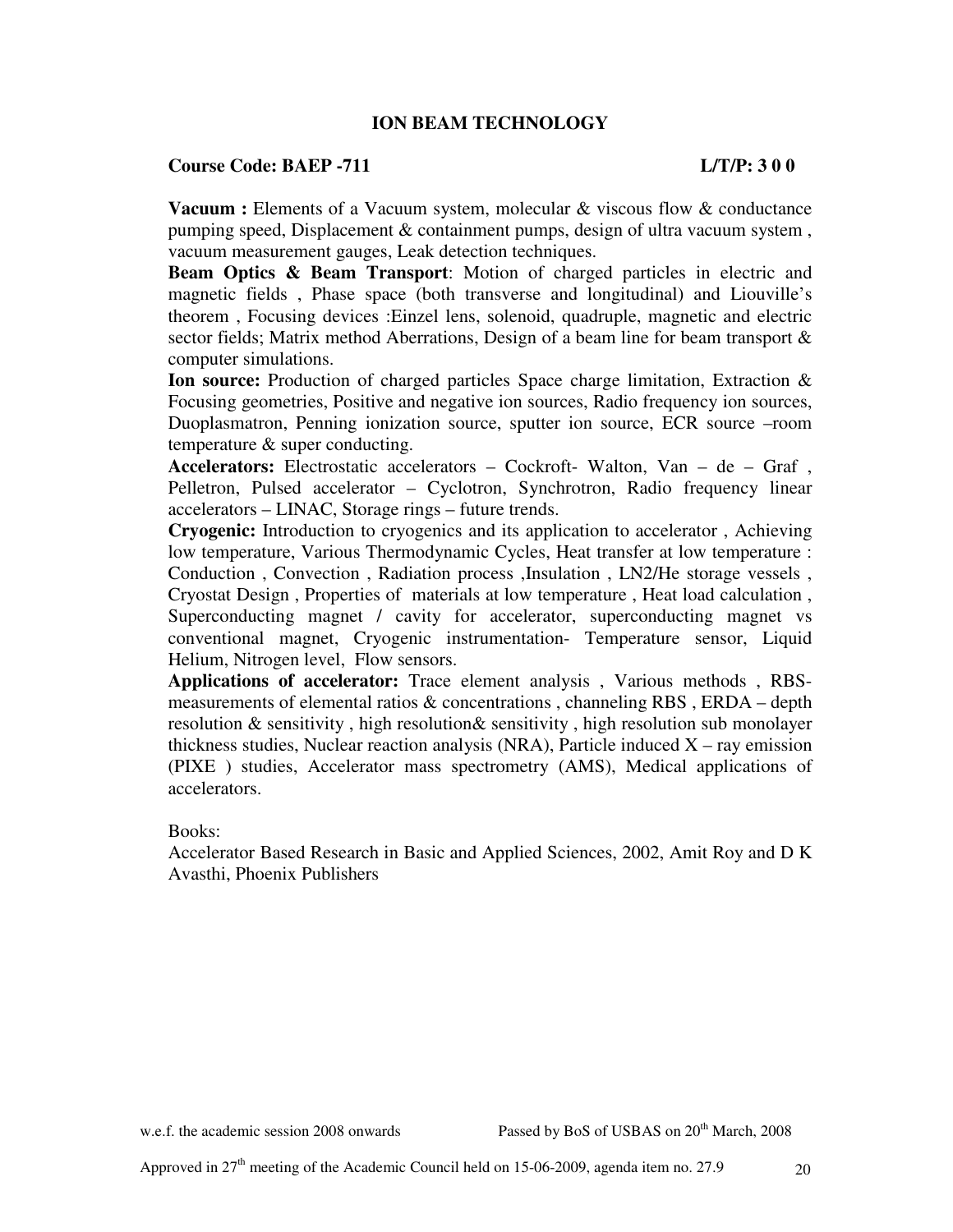## **NANO SCIENCE AND ENGINEERING**

## **Course Code: BAEP – 705 L/T/P: 3 0 0**

| UNIT-I   | Introduction and scope of nano science and technology<br>Properties of Nano particles: Optical properties, Magnetic properties, Heat<br>Capacity etc. |
|----------|-------------------------------------------------------------------------------------------------------------------------------------------------------|
| UNIT-II  | Synthesis and fabrication of nano particles: Ball milling, thermal<br>evaporation, Chemical vapor deposition, biological method.                      |
| UNIT-III | Characterization of Nano particles: X ray diffraction, SEM, TEM, EDX<br>Analysis                                                                      |
| UNIT-IV  | Nano Device and Modelling                                                                                                                             |

- Introduction to Solid State Physics by Kittel, John Wiley,(1996)
- Introduction to Nanotechnology by Charles P. Poole Jr., Frank J. Owens(2003)
- Nanomaterials: Synthesis properties and Applications Edited by AS Edelstein and R C Cammarata(1998)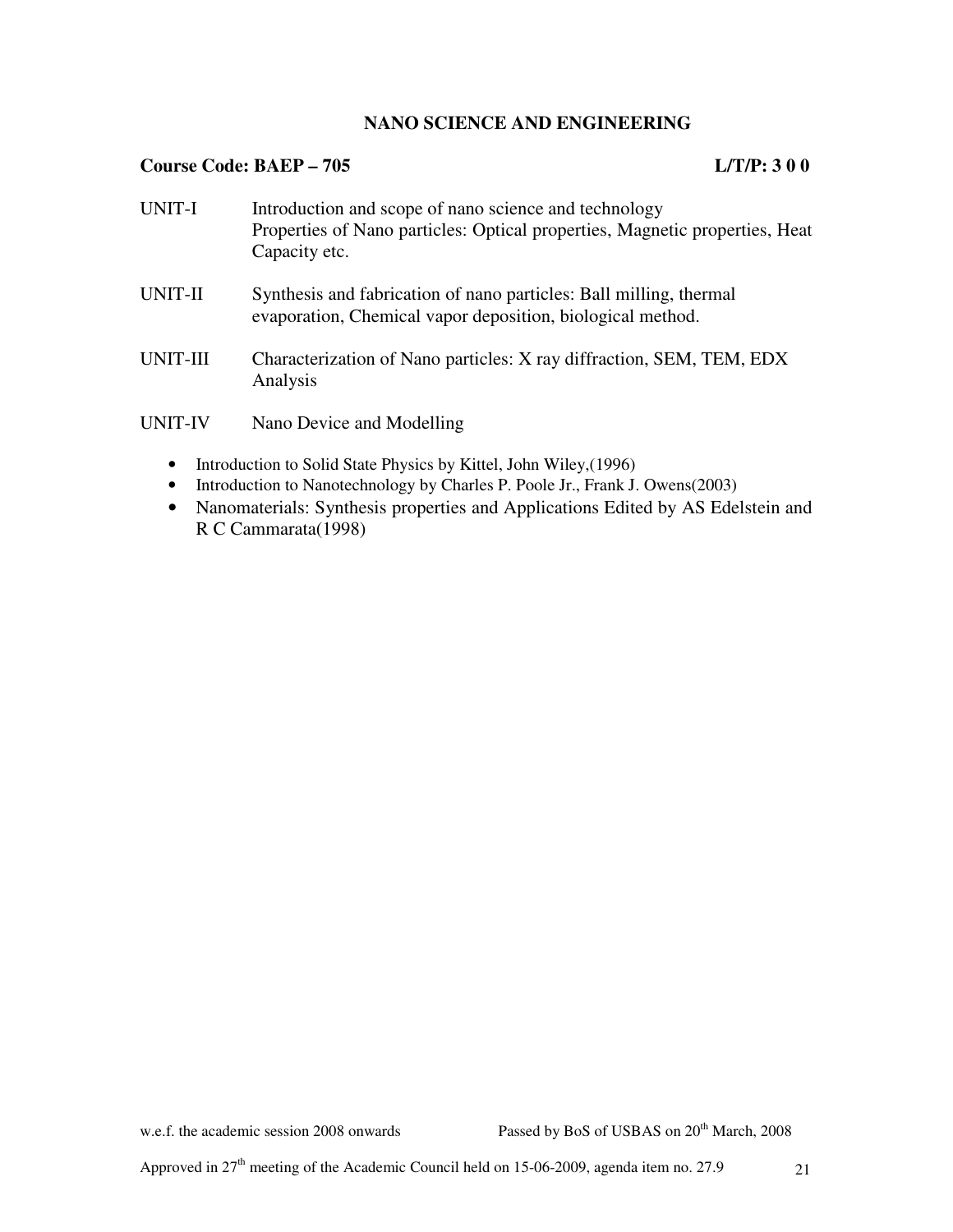## **EMBEDDED SYSTEMS**

### **Course Code: BAEP – 701 L/T/P** 3 0 0

**Introduction to an embedded systems design:**Introduction to Embedded system, Embedded System Project Management, ESD and Co-design issues in System development Process, Design cycle in the development phase for an embedded system, Use of target system or its emulator and In-circuit emulator, Use of software tools for development of an ES.

**Processes and Operating Systems:**The Processes abstraction, Switching contexts between programs, Real-time operating systems, Intercrosses communication, Performance analysis and power consumption.

**Microcontroller:**Role of processor selection in Embedded System (Microprocessor V/s Micro-controller), 8051 Microcontroller: Architecture, basic assembly language programming concepts, Instruction set, Addressing Modes, Logical Operation, Arithmetic Operations, Subroutine, Interrupt handling, Timing subroutines, Serial data transmission, Serial data communication

**Networks for Embedded Systems:** The  $I^2C$  Bus, The CAN bus, SHARC link Ports, Ethernet, Myrinet, Internet, Introduction to Bluetooth: Specification, Core Protocol, Cable replacement protocol.

IEEE 1149.1 (JTAG) Testability: Boundary Scan Architecture

## **Text:**

- 1. Embedded Systems by Raj Kamal, TMH
- 2. The 8051 Microcontroller by K.J. Ayala, Penram International
- 3. J B Peatman, Design with PIC Microcontrollers, Prentice Hall

#### **References:**

- 1. An Embedded Software Primer by David E. Simon, Pearson Education(1996)
- 2. Designing Embedded Hardware by John Catsoulis, O'reilly(2005)
- 3. Embedded System Design by Frank Vahid, Tony Givargis, John Wiley & Sons
- 4. Building Embedded Linux Systems by Karim Yaghmour, O'reilly
- 5. Programming Embedded Systems by Michael Barr, O'reilly(Oct.2006)
- 6. Real-time systems  $\&$  software by Alan C. Shaw, John Wiley  $\&$  sons, Inc.
- 7. Computers as Components by Wayne Wolf, Harcourt India Pvt. Ltd.
- 8. Embedded System Design by Peter Marwedel, Kluwer Acadeemic Pub.(2002)
- 9. Programming and Customizing the AVR Microcontroller by Dhananjay Gadre, MGH
- 10. Fundamental of Embedded software by Daniel W. Lewis, PHI(1996)
- 11. Bluetooth Technology by CSR Prabhu & A.P. Reddi, PHI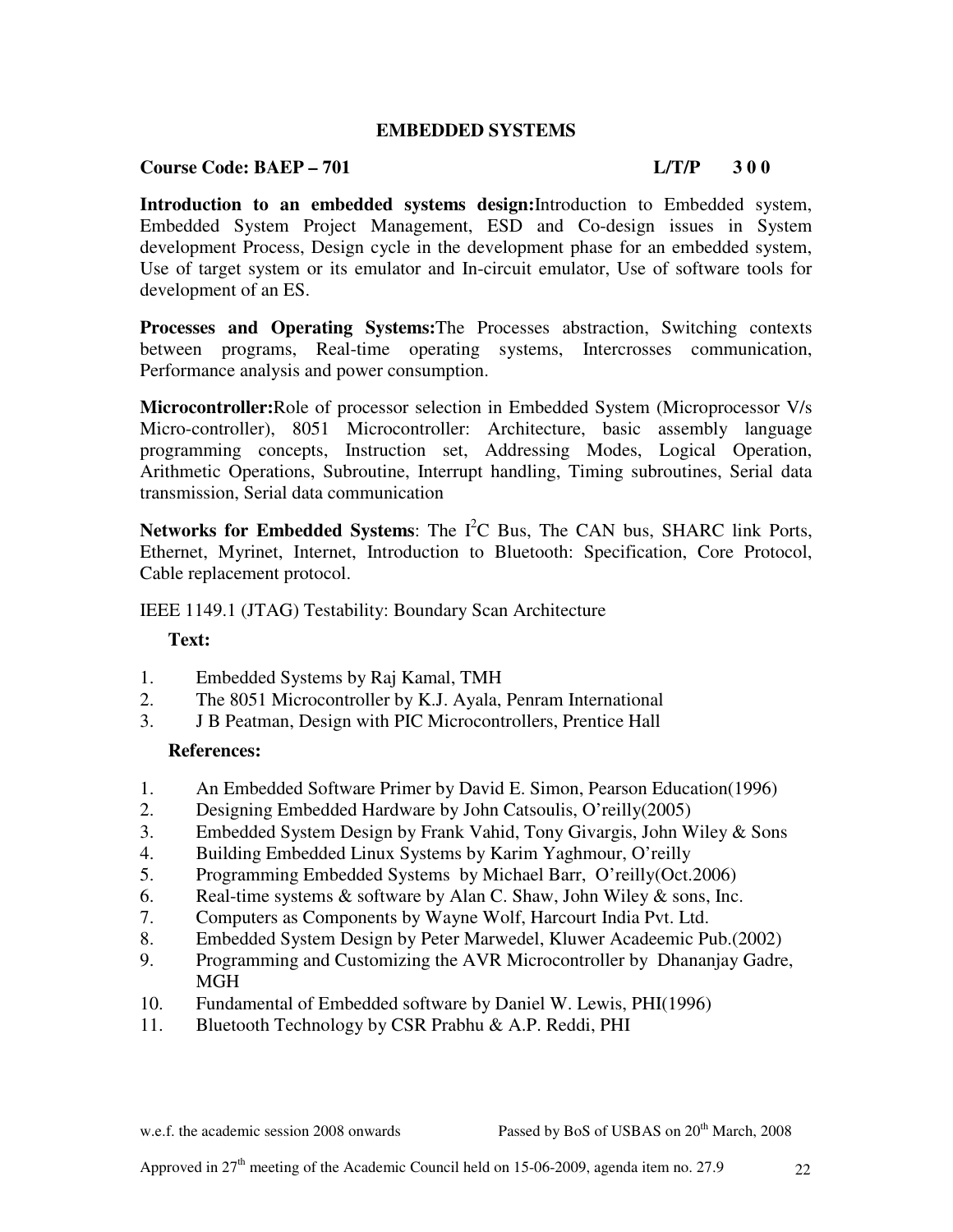## **COMPUTER ARCHITECTURE**

## **Course Code: ITEP – 717 L/T/P 3 0 0**

**Digital Logic Circuits:** Logic gates, Boolean algebra, K-maps, Combinational circuits, flip-flops, Sequential Circuits

**Digital components**: Integrated Circuits, multiplexers, encoders, demultiplexers, decoders, shift registers, binary counters, and memory units.

**Data Representation:** Data types, complements, fixed point representation, floating point representation , other binary code , error detection codes.

**Register transfer and Microoperation**: Register Transfer language, register transfer, bus and memory transfer, arithmetic microoperations, logic microoperations, shift microoperations

**Basic Computer Organization and Design:** Instruction codes, computer registers, computer instructions, timing and control, instruction cycle, memory reference instructions input output and interrupts, design of basic computer, design of accumulator logic

**Central Processing Unit:** Introduction, general registers organization, stack organization, instruction formats, and addressing modes.

**Computer Arithmetic:** Introduction, addition, subtraction, multiplication and division algorithms, floating point arithmetic operation, decimal arithmetic unit, decimal arithmetic operations

**Text Book:** Mano ,M "Computer System and Architecture", PHI, 2000.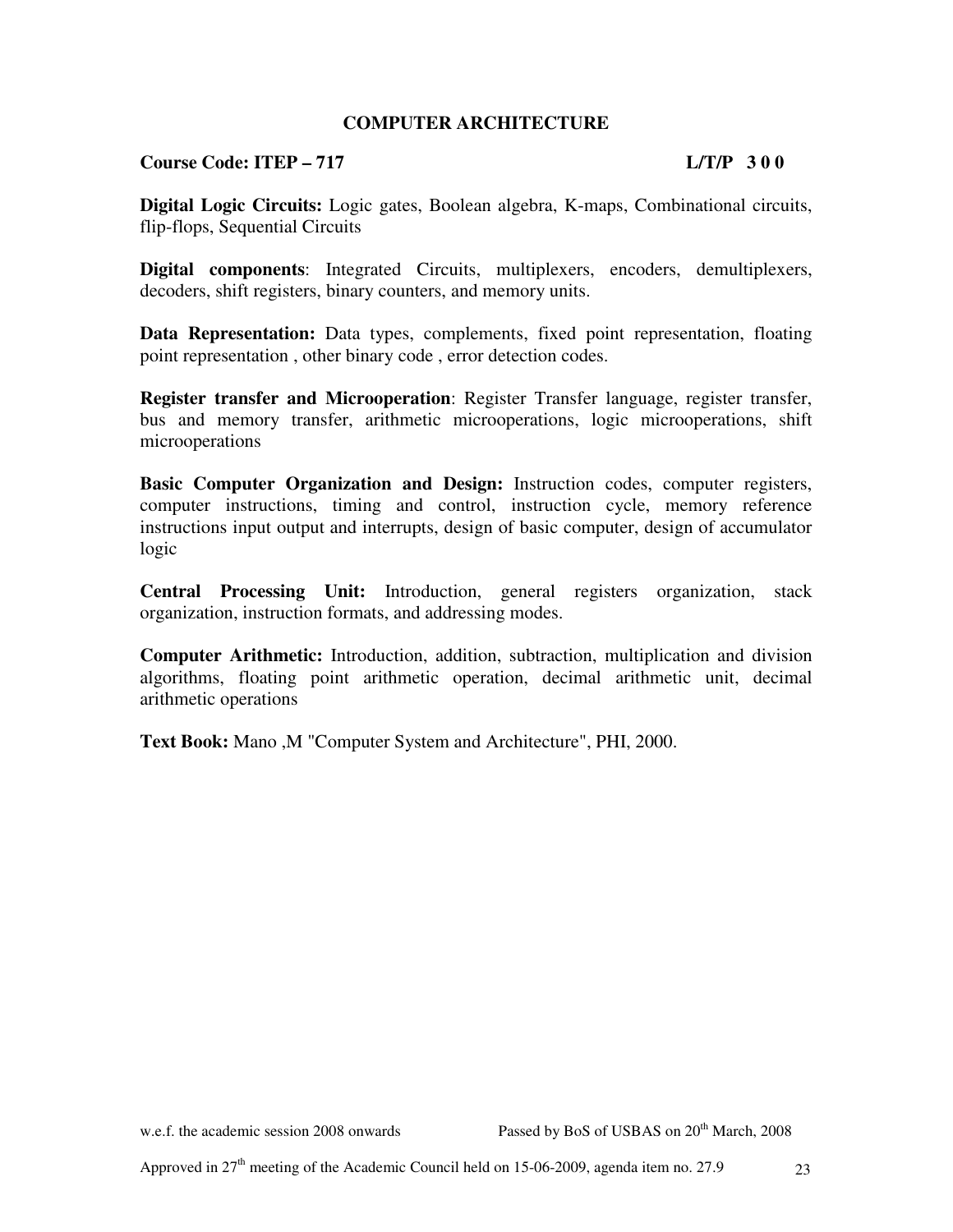## **PROJECT MANAGEMENT SYSTEMS**

## **Course Code: SMSEP – 715 L/T/P 2 0 0**

**Introduction :** Project management overview; Forms of project organisation; Project planning; Project control.

**Project Identification and Presentation :** Socio-economic consideration in project formulation; Social infrastructure projects for sustainable development; Investment opportunities; Project screening and presentation of projects for decision making; Expansion of capacity; Diversification.

**Market and Technical Analysis :** Market and demand analysis – Market survey, Demand forecasting, Uncertainties in demand forecasting; Technical Analysis – Product mix, Plant capacity, Materials and inputs, Machinery and equipment.

**Project Costing and Finance :** Cost of project; Cost of production; Break even analysis; Means of financing project; Tax aspects in project finance; Role of financial institution in project finance.

**Project Appraisal :** Time value of money; Project appraisal techniques – Payback period, Accounting rate of return, Net present value, Internal rate of return, Benefit cost ratio; Social cost benefit analysis; Effective rate of protection.

**Risk Analysis:** Measures of risk; Sensitivity analysis; Simulation analysis; Decision tree analysis.

**Project Scheduling/Network Techniques in Project Management :** CPM and PERT analysis; Float times; Crashing of activities; Contraction of network for cost optimization, updating; Cost analysis of resources allocation.

**Multiple Projects :** Project dependence; Capital rationing; Ranking methods of projects; Mathematical programming approach; Linear programming model; Post Project Evaluation.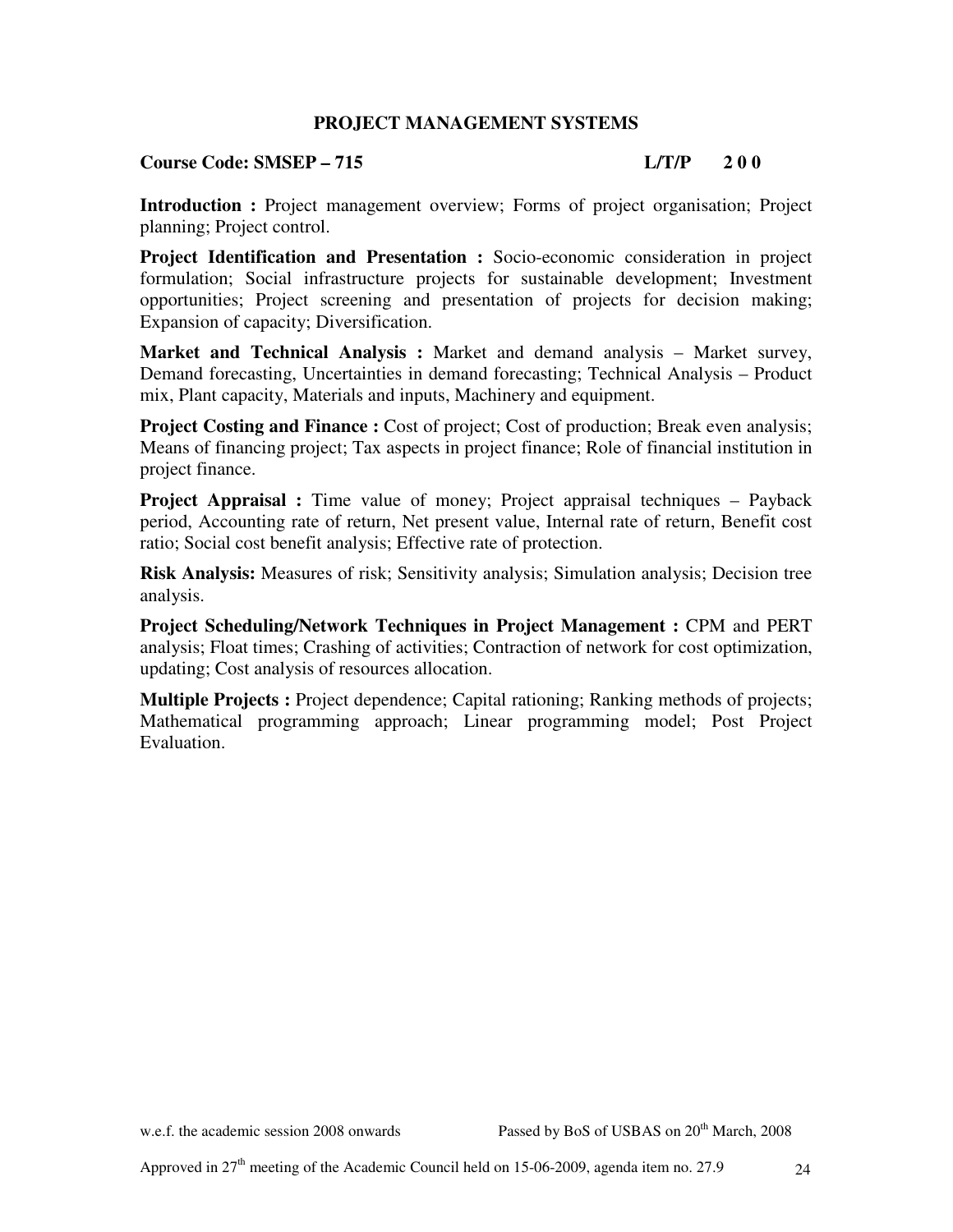## **INTRODUCTION TO QUANTUM INFORMATION AND COMPUTATION**

 **Course Code: BAEP – 707 L/T/P 3 0 0** 

## **Introduction**

Computers as physical systems, technological issues, Introduction to Turing machinesclassical probabilistic and deterministic Turing machines, Quantum Turing machines; introduction to computability, complexity, classical complexity and quantum complexity classes

## **Quantum Physics and Computers**

Review of Quantum Mechanics- state vectors, superpositions, unitary operators, hermitian operators, Schrödinger equation, Hamiltonian evolution, the concept of quantum measurement, the concept of qubits, quantum registers and quantum gates

## **Quantum Algorithms**

Introduction to quantum algorithms, Deutsch's algorithm, Shor's algorithm and Grover's search Algorithm, Physical implementation of simple quantum gates.

## **Quantum Cryptography and Quantum Teleportation, real physical systems and technological feasibility**

Heisenberg uncertainty principle, polarization states of photons, quantum cryptography using polarized photons, entanglements, introduction to the EPR paradox, BELL's theorem, Bell basis, teleportation of a single qubit, review of some current experiments and candidate physical systems, technological feasibility of a quantum computer and the limitations imposed by noise.

## **References:**

- 1. Introduction to Quantum Computation and Information By Hoi-Kwong Lo, Tim Spiller, Sandu Popescu (World Scientific 1998).
- 2. The Quantum Computer by Jacob West (April 28, 2000)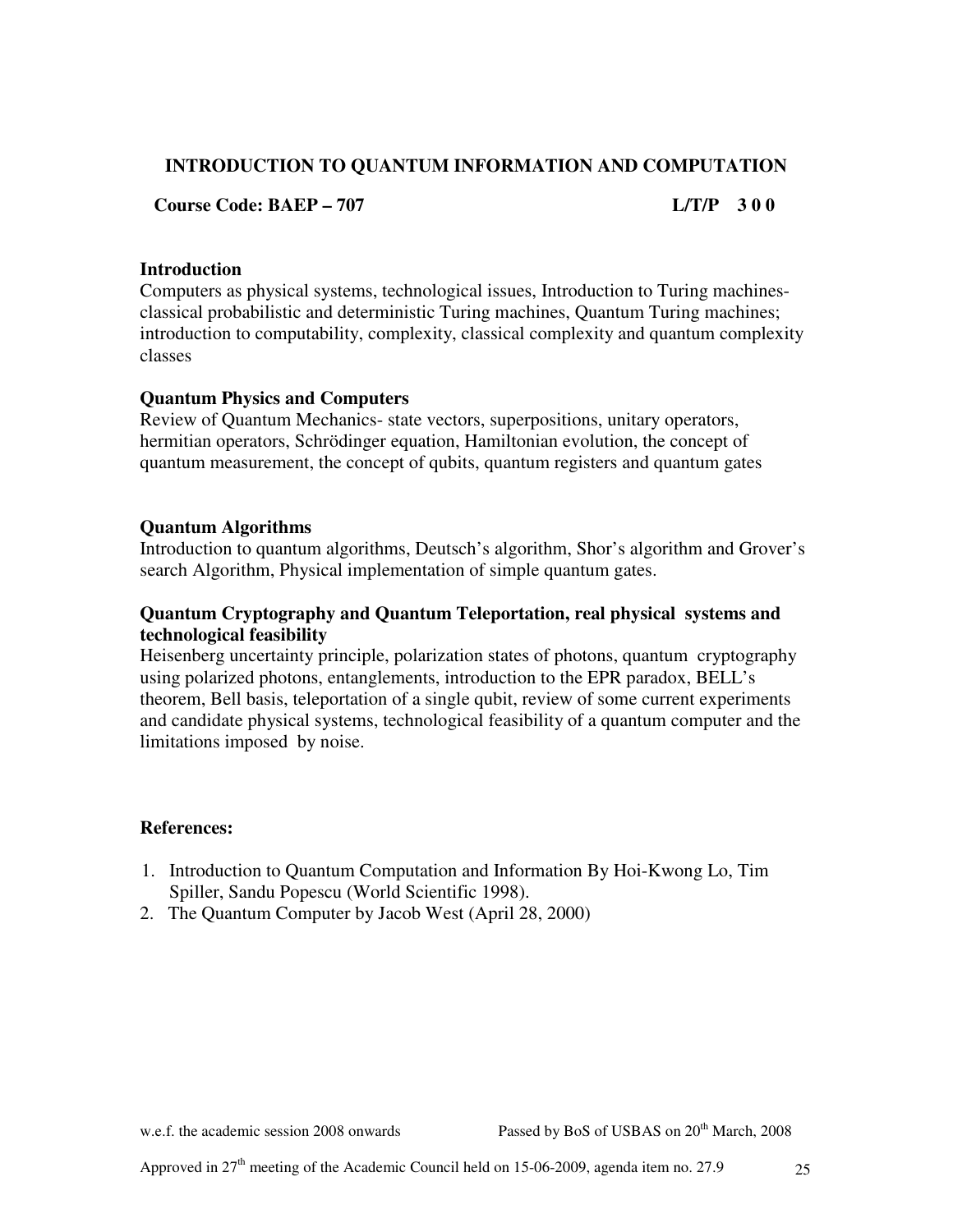## **COMPUTER NETWORKS LAB**

## **Course Code: ITEP 767 L/T/P 0 0 2**

- 1. Perform and Simulate the experiment of PAM using the PAM Kit.
- 2. Perform and Simulate the experiment of PPM using the PPM Kit
- 3. Perform and Simulate the experiment of CSMA Protocol with LAN Trainer Kit with Bus Toplogy
- 4. Perform and Simulate the experiment of CSMA/CD Protocol with LAN Trainer Kit with Bus Toplogy
- 5. Perform and Simulate the experiment of CSMA Protocol with LAN Trainer Kit with Star Toplogy
- 6. Perform and Simulate the experiment of CSMA/CD Protocol with LAN Trainer Kit with Star Toplogy
- 7. Write a Program to implement Connection Oriented Client Server communication (Socket Programming) using TCP Protocol
- 8. Write a Program to implement UDP oriented Client Server communication (Socket Programming)

Note: List of experiments will be regularly upgraded.